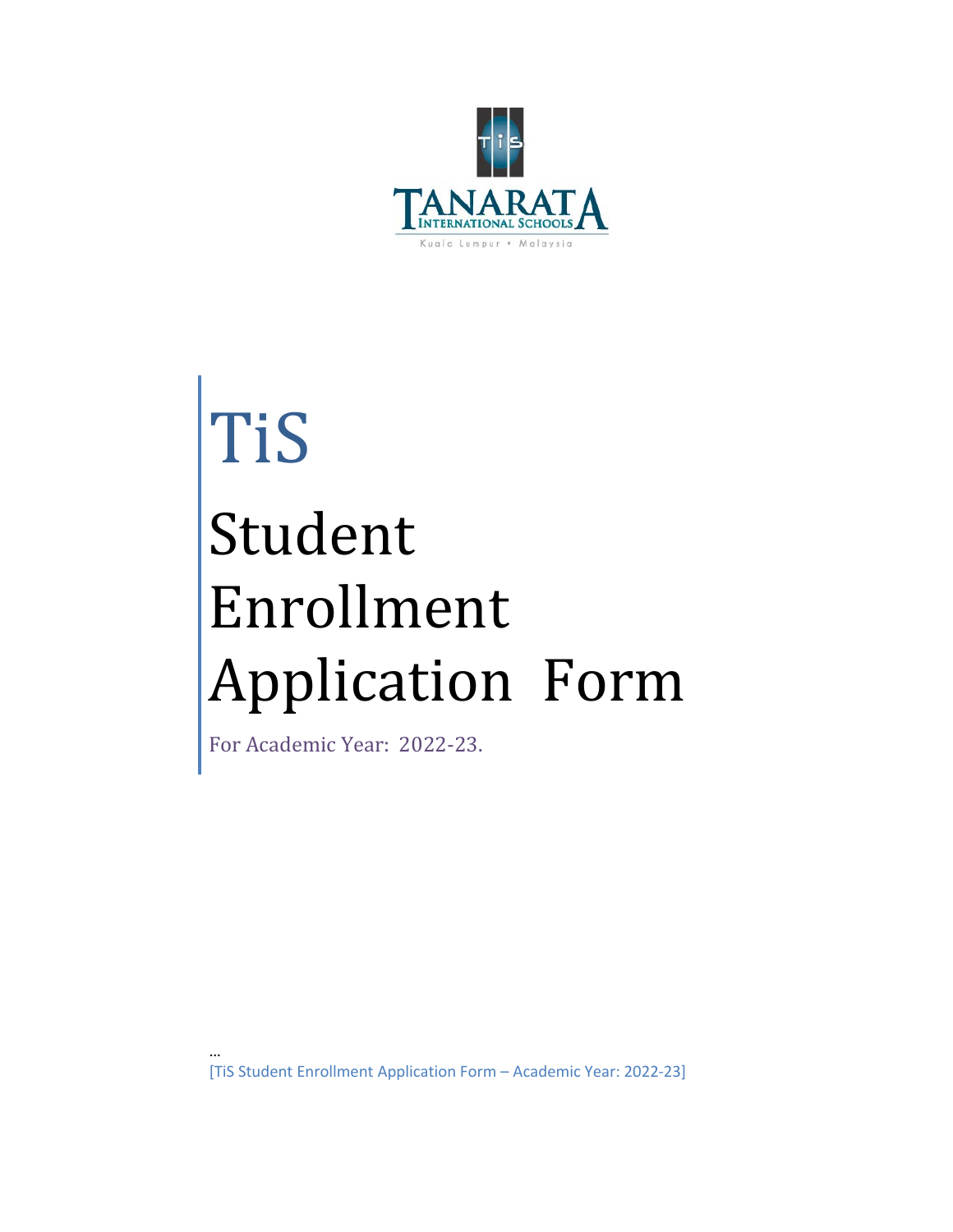



# **APPLICATION FOR STUDENT ENROLLMENT**

Please print out the forms below and fill in all the relevant areas.

You may mail them to: The Registrar

#### **Tanarata International Schools**

Planters Grounds, 3½ mls Kajang-Serdang Rd., Kajang, 43000 Selangor, Malaysia.

#### how to contact us

For inquiries and/or to schedule a campus visit, please contact us →

Tel: +60 (03) 8737-7366 Fax: +60 (03) 8734-3848 Email: [admin@tanarata.net](mailto:admin@tanarata.net) Website: [www.tanarata.net](http://www.tanarata.net/)

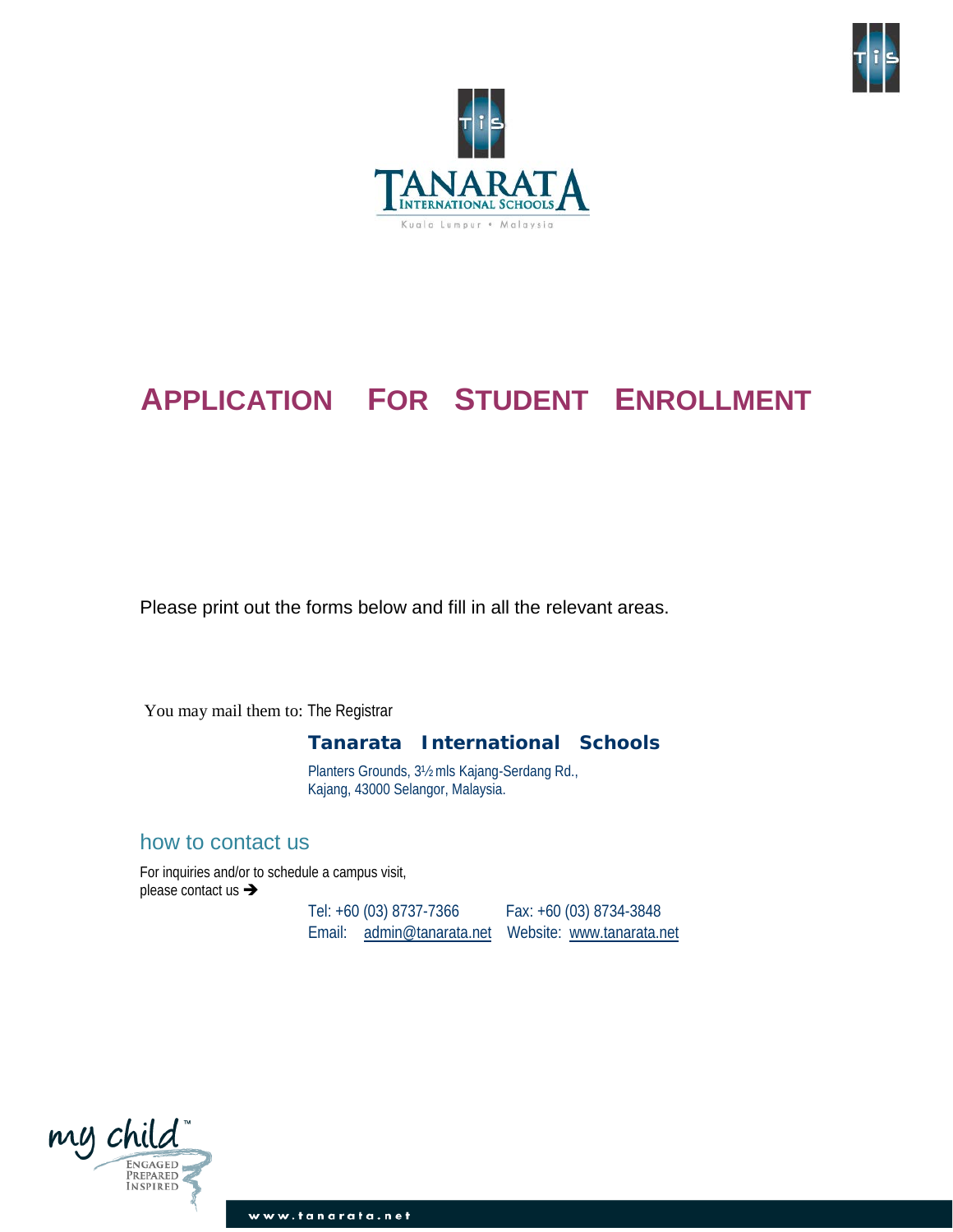

# welcome

# *to* Tanarata International Schools

Dear Parents,

I take this opportunity to warmly welcome you to look at **Tanarata International Schools – TiS** for your child's education. We thank you for considering entrusting Tanarata with the critical responsibility of your child's educational preparation and development. If enrolled, we do assure you that your child will receive a highly rewarding experience at TiS. We look forward to the opportunity to work with your child to develop and achieve his or her full potential and talents.

Please be advised that TiS admits students based on various relevant criteria and considerations, and does place limits on the class size for each teaching level. Students will be admitted based on these various criteria and considerations, usually including but not limited to placement test/s. It is strongly recommended enrollment applications be submitted early as there are limited seats available for many classes. Once your child's application is received and placement test/s held, an admission committee will review the application, and guide you on the appropriate placement for your child if admission is offered. As admission decisions are generally made 3 to 4 months before the start of the academic year in September, your child's application should preferably be submitted latest by end March (but not more than 12 months prior to intended admission).

To assist you with the enrollment process, we have included below a check list of forms and documents which are required for enrollment. This completed information will help us to make admission decisions and the best possible placement for your child. It is essential that you provide TiS with official documents for the previous two school years. For secondary school students, this must be an official transcript.

If at any time we can assist you with questions or further clarifications, please do not hesitate to call us or email us.

Yours sincerely,

**The Registrar**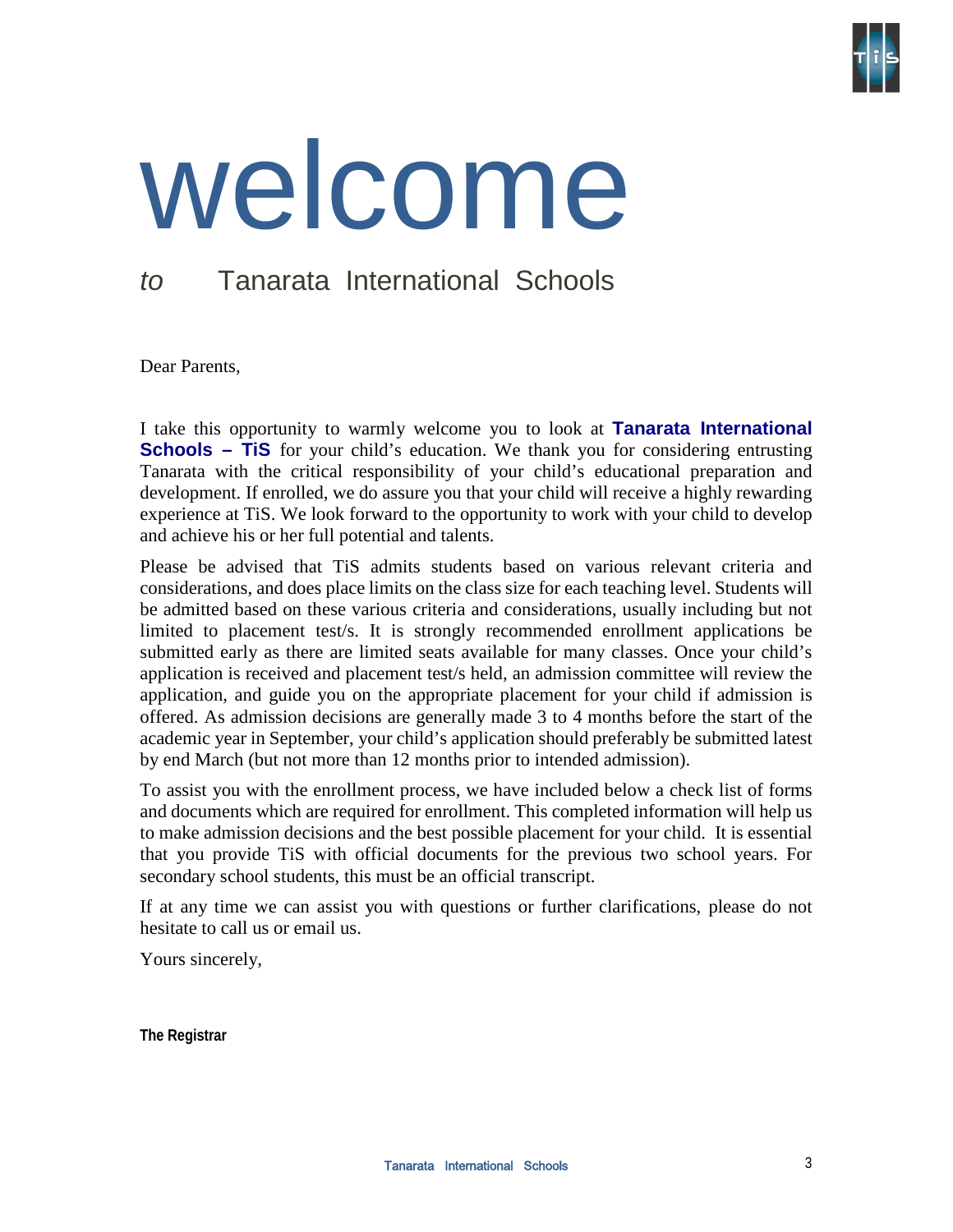

#### **ENROLLMENT CHECK LIST**

Please complete the enclosed forms and hand in all documents to the school AT THE TIME OF ENROLLMENT, OR BY THE FIRST DAY OF SCHOOL.

Where circumstances do not permit this, your child may be admitted to TiS without all of this information; however, enrollment will be provisional until such time as these records are complete.

- ENROLLMENT FORM (with 2 copies of photographs)
- Recommendation Letter from the parents of at least 1 non-related student of TiS
- TUITION AND FEES AGREEMENT
- PROOF OF PAYMENT OF APPLICATION FEE
- PHOTOCOPY OF IC or PASSPORT or BIRTH CERTIFICATE (Parents and Candidate)
- PREVIOUS SCHOOL RECORDS (for last two years)
- OFFICIAL TRANSCRIPTS
- CURRICULUM VITAE OF BOTH PARENTS
- MEDICAL INFORMATION FORM
- **EMERGENCY MEDICAL AUTHORIZATION FORM**
- **TIS DISCLAIMER AND RELEASE LIABILITY STATEMENT**

#### **Admission Eligibility Requirements:**

For Malaysians (if required to comply with Ministry of Education's requirements):

- Applying to MOE (Ministry of Education)
- Applying for transfer from MOE
- Approval from MOE

#### For Foreigners:

- Apply for Student Pass from Immigration Dept
- Independent Pass or Dependent Pass

#### **Note:**

- Malaysian students are eligible to enroll at TiS (without MOE approval) if either of the parents are non-Malaysians.
- For Malaysian students with both parents being Malaysian, once the completed student application is received at TiS and found suitable for admission, TiS shall undertake to obtain the application for admission eligibility from the MOE on behalf of the student (if required).
- For students (non-Malaysian or foreigners) requiring a Student Pass from the Malaysian Immigration Department of Malaysia, TiS *will not* undertake the application for the Student Pass on behalf of the student but will assist in providing any documentation required to obtain the Student Pass with visa validity of at least 3 months.
- Non-Malaysian students who are currently on a Dependant Pass issued by the Malaysian Immigration Department, do not need to apply for a Student Pass, and are eligible for direct enrollment into TiS.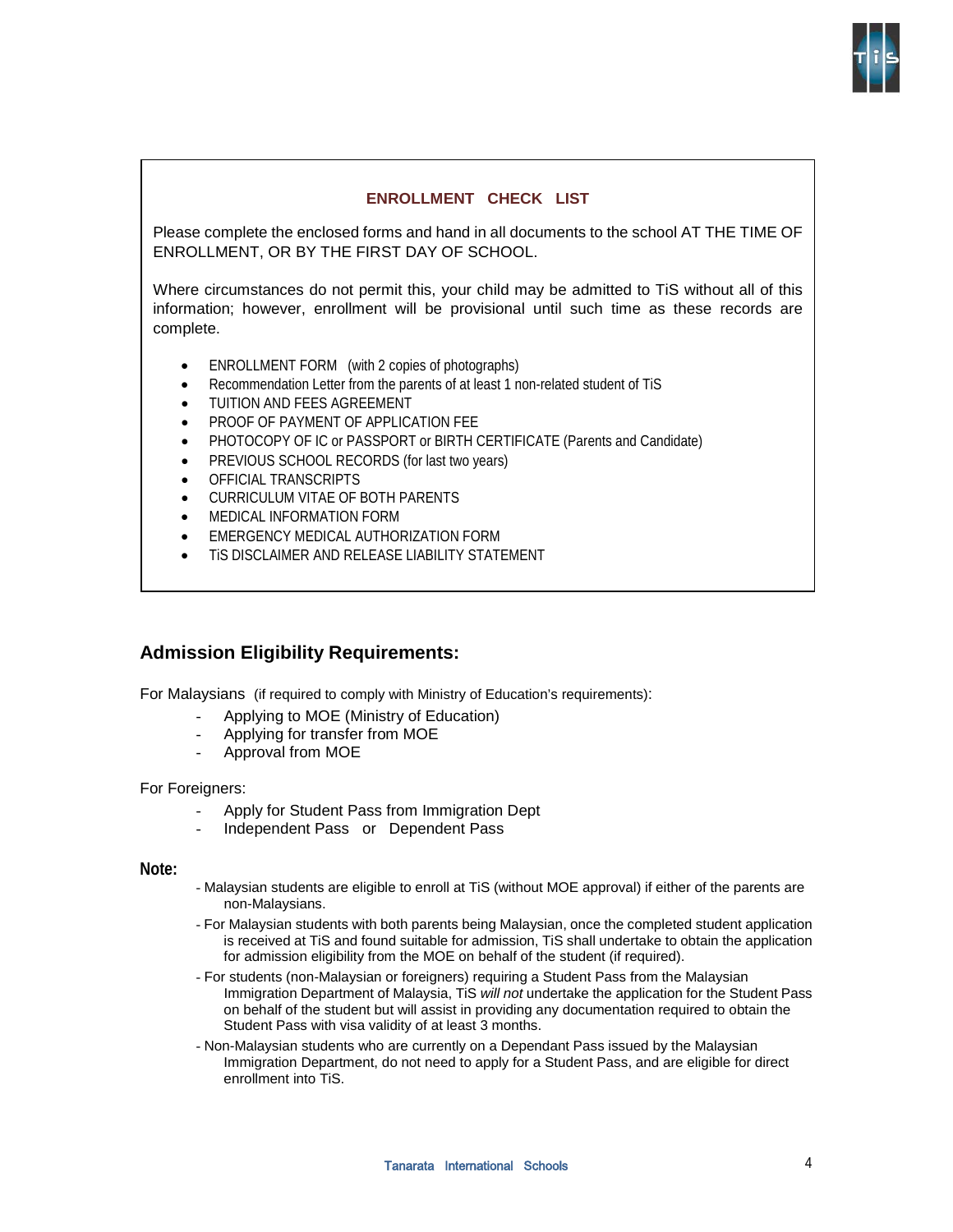

| <b>FOR OFFICE USE ONLY</b> |                                             |                                     |  |
|----------------------------|---------------------------------------------|-------------------------------------|--|
| Entry date:                | Date Application Fee Received:              | <b>Tuition &amp; Fees Agreement</b> |  |
| ESL: Yes / No              | Passport / Birth Certificate                | <b>Medical Information Form</b>     |  |
| Bus: Yes / No              | <b>Previous School Records</b>              | Immunization Form                   |  |
| Initial Class Placement:   | <b>Emergency Medical Authorization Form</b> | <b>Field Trip Permission Form</b>   |  |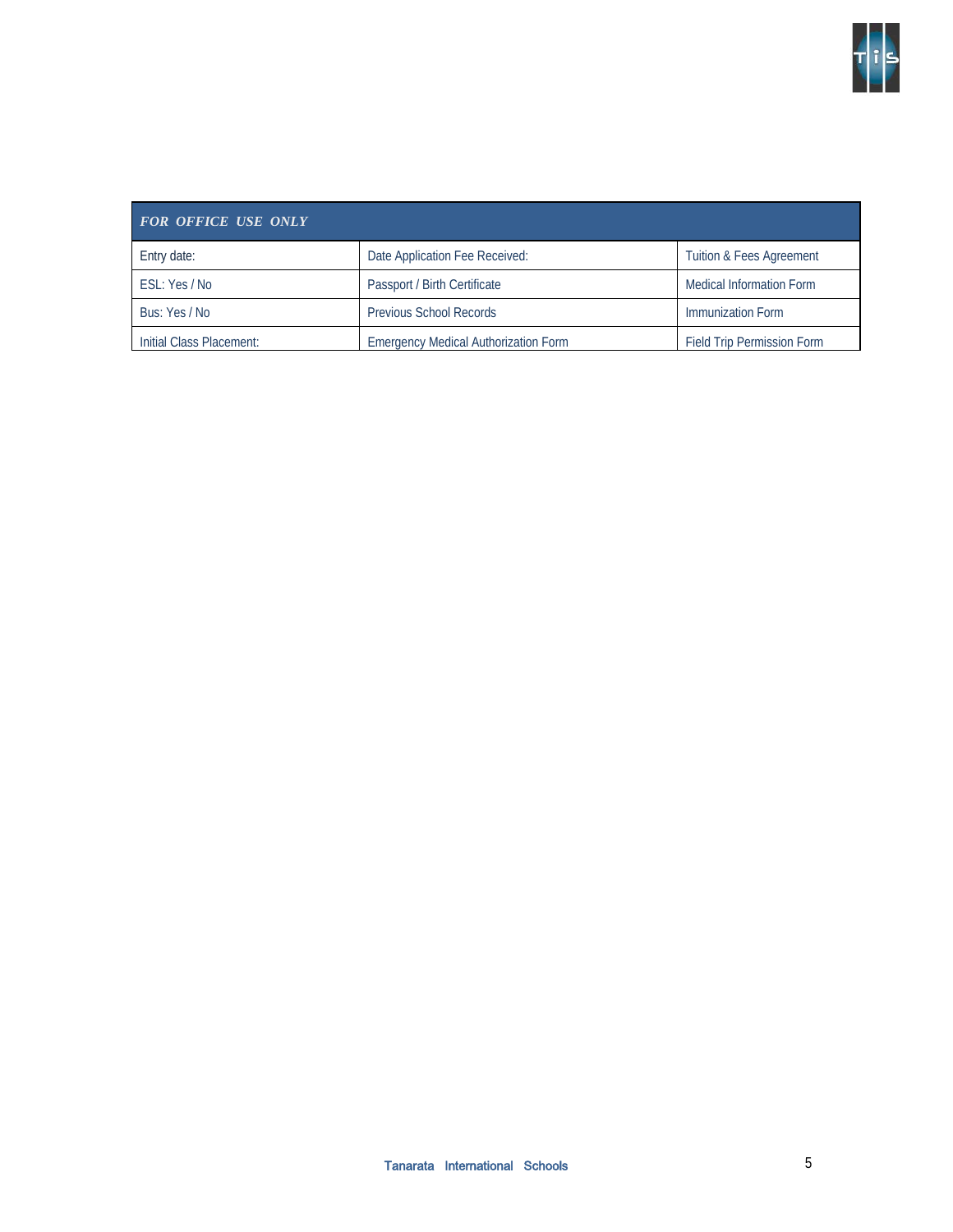

# **Personal Data Protection Act 2010 (Malaysia)**

The Personal Data Protection Act 2010 ("**PDPA**") is a legislation that seeks to regulate the processing of personal data by data users in commercial transactions, and to safeguard the interests of the data subjects.

#### **Personal Data Protection Regulations 2013**

These regulations provide some clarification on the following personal data protection principles:-

 **General Principle** - the consent obtained by a data user from a data subject shall be in any form where such consent can be recorded and maintained properly by the data user.

 **Notice and Choice Principle** - the data user must provide the data subject information on how to contact the data user with inquiries or complaints. The Regulations provide that the information must include the designation of the contact person, phone number, fax number (if any), email address (if any) and any other related information.

 **Security Principle** - the data user must develop and implement a security policy that will comply with the security standard set out by the PDPA Commissioner. The data user is also under the obligation to ensure that the security standard in the processing of the personal data is complied with by the data processor that is carrying out the processing of the personal data on behalf of the data user.

 **Retention Principle** - the data user must ensure that the personal data of the data subject is retained in accordance with the prescribed standard.

 **Data Integrity Principle** - the data user must ensure that the processing of the personal data of the data subject is in accordance with the prescribed data integrity standard.

**In compliance** with PDPA Regulations, please note that by submitting this Student Enrollment Application Form, you give consent to Tanarata International Schools the right to store and use all data contained therein, and all additional information collected on the students and their parents/guardians, for the schools' administration purposes. This includes information on potential, current and former students and their parents/guardians.

The school reserves the right to provide such data (in either detailed or summarized form) to:-

- Government Agencies such as the Ministry of Education, State Education Department and any other statutory agencies that the school may be legally required to such as the Immigration Department, Police or Emergency Services;
- Examination and Accreditation bodies such as Cambridge International Examinations (CIE) etc.;
- Institutes of Education to/from which a student is transferring, particularly in reference to student testimonials, letter of reference, transcripts etc.;
- Any third parties it may engage or task with or outsource in connection with the operation and management of the school and services provided (such as ECA Service providers, Holiday Camp and Field Trip Organizers, Caféteria Operator/s, Transport Operators etc.);
- Any third parties such as those conducting market research and surveys, providing no personally identifiable data are released.

The school undertakes not to intentionally release personally identifiable information of students and their parents / guardians to third parties other than for the purposes stated herein and for any other legitimate purposes. The school will not share, sell, rent, trade and/or disclose your child's and/or your Personal Data to any unauthorized third party in contravention of applicable laws unless consent has been obtained from the parent / guardian of the student/s.

It is the responsibility of the parent/guardian to update the school on changes in your and your child/ren's personal information in a timely manner (such as change in contact details, the medical status of the student etc.) in order for the school to maintain the integrity of its student database so as to be able to act in the best interest of your child/ren.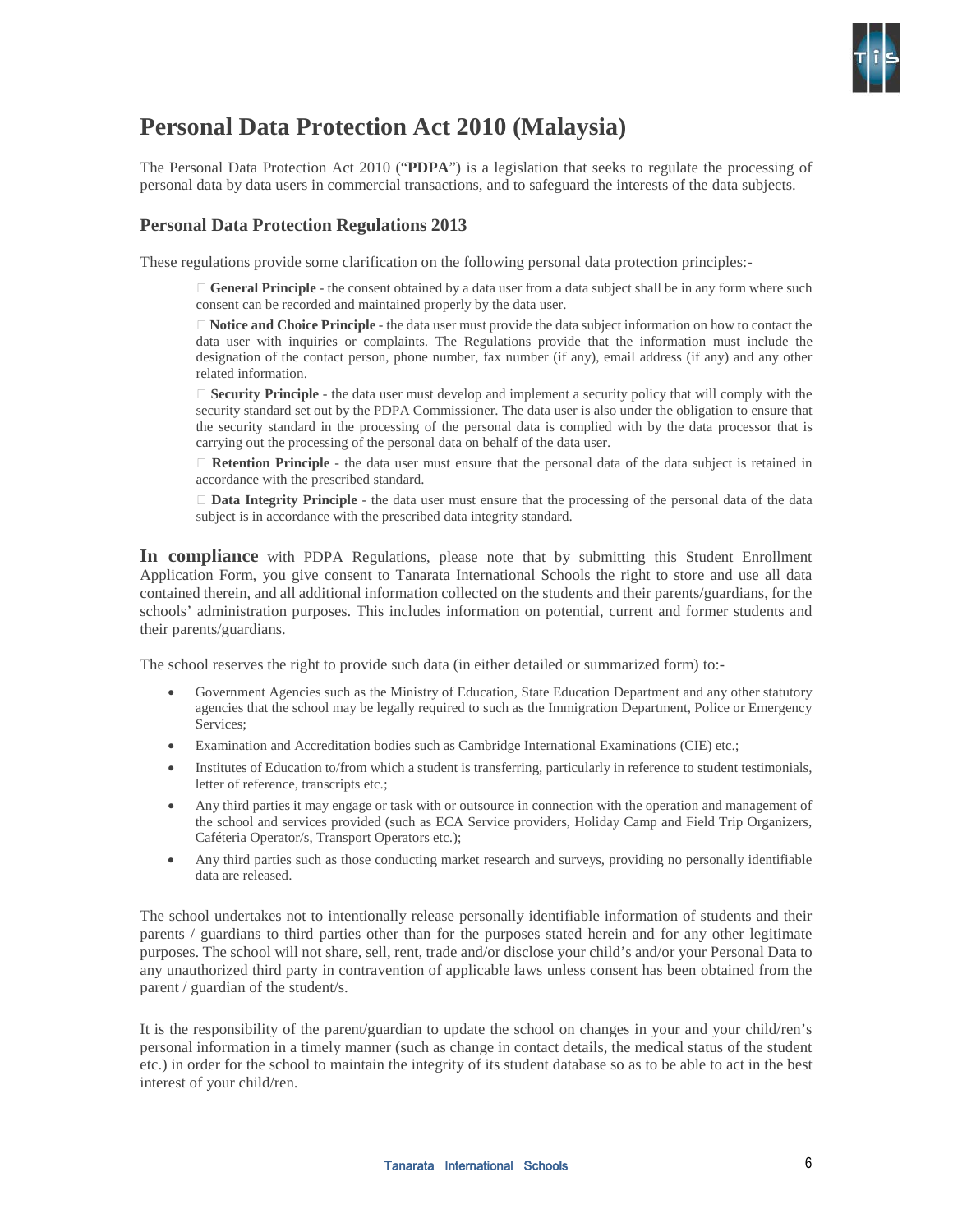

Student

Photo

# **STUDENT ENROLLMENT APPLICATION FORM**

#### **PERSONAL DETAILS:**

#### **STUDENT NAME (as per Passport / ID)**:

|                                   |                                            |                                                                                  | <b>MALE / FEMALE</b>                                                                                                                                                                                            |                                           |
|-----------------------------------|--------------------------------------------|----------------------------------------------------------------------------------|-----------------------------------------------------------------------------------------------------------------------------------------------------------------------------------------------------------------|-------------------------------------------|
| as would appear on transcripts:   |                                            |                                                                                  | (please circle)                                                                                                                                                                                                 |                                           |
| DATE OF BIRTH: _______________    |                                            |                                                                                  |                                                                                                                                                                                                                 |                                           |
|                                   | (day) (month) (year)                       |                                                                                  |                                                                                                                                                                                                                 |                                           |
|                                   |                                            |                                                                                  |                                                                                                                                                                                                                 |                                           |
| Place of Birth:                   |                                            |                                                                                  |                                                                                                                                                                                                                 |                                           |
|                                   |                                            |                                                                                  |                                                                                                                                                                                                                 | Beginner                                  |
|                                   |                                            |                                                                                  | <b>ENGLISH PROFICIENCY:</b>                                                                                                                                                                                     | Intermediate<br>Fluent<br>(please circle) |
|                                   |                                            |                                                                                  |                                                                                                                                                                                                                 |                                           |
| HOME ADDRESS (Malaysia):          |                                            |                                                                                  | ,我们也不会有什么。""我们的人,我们也不会有什么?""我们的人,我们也不会有什么?""我们的人,我们也不会有什么?""我们的人,我们也不会有什么?""我们的人                                                                                                                                |                                           |
| TEL:                              | <u> 1980 - Jan Bernard Bernard, manala</u> |                                                                                  |                                                                                                                                                                                                                 |                                           |
| MOBILE: _________________________ |                                            |                                                                                  |                                                                                                                                                                                                                 |                                           |
|                                   |                                            |                                                                                  |                                                                                                                                                                                                                 |                                           |
|                                   |                                            | REQUESTING PLACEMENT INTO CLASS YEAR / GRADE: __________________________________ |                                                                                                                                                                                                                 |                                           |
| $\ast$                            |                                            |                                                                                  | Parents with students requesting placement into Year 2 and above, please submit a writing sample<br>(independently completed by the child) which provides the school with an indication of your child's present |                                           |

INTENDED FIRST DAY OF SCHOOL: \_\_\_\_\_\_\_\_\_\_\_\_\_\_\_\_\_\_\_\_\_\_\_\_\_\_\_

performance level. This can include a sample of work already completed by the child.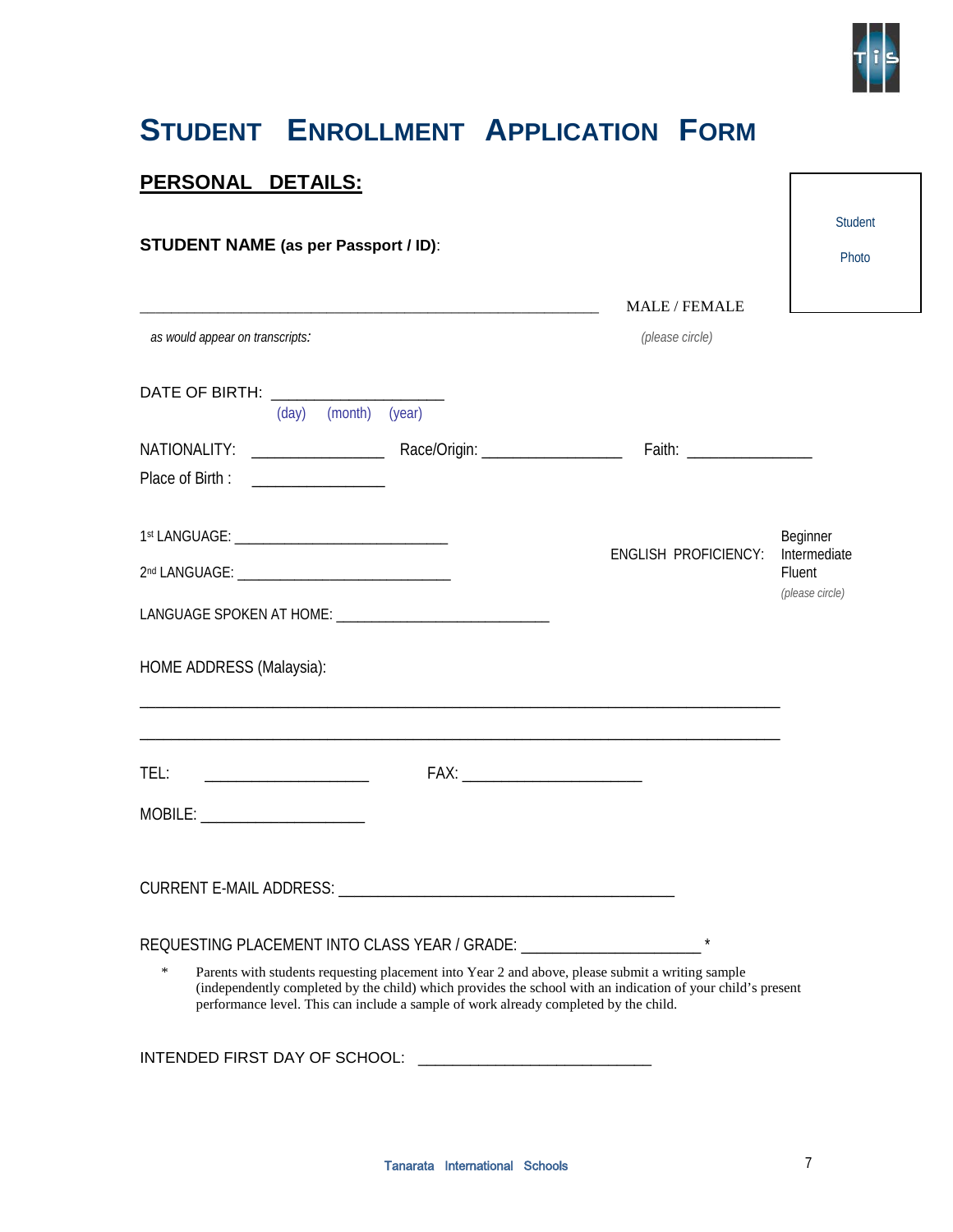

Students Interests / Hobbies / Skills:

\_\_\_\_\_\_\_\_\_\_\_\_\_\_\_\_\_\_\_\_\_\_\_\_\_\_\_\_\_\_\_\_\_\_\_\_

\_\_\_\_\_\_\_\_\_\_\_\_\_\_\_\_\_\_\_\_\_\_\_\_\_\_\_\_\_\_\_\_\_\_\_\_

\_\_\_\_\_\_\_\_\_\_\_\_\_\_\_\_\_\_\_\_\_\_\_\_\_\_\_\_\_\_\_\_\_\_\_\_\_\_\_\_\_\_\_\_\_\_\_

\_\_\_\_\_\_\_\_\_\_\_\_\_\_\_\_\_\_\_\_\_\_\_\_\_\_\_\_\_\_\_\_\_\_\_\_\_\_\_\_\_\_\_\_\_\_\_

\_\_\_\_\_\_\_\_\_\_\_\_\_\_\_\_\_\_\_\_\_\_\_\_\_\_\_\_\_\_\_\_\_\_\_\_\_\_\_\_\_\_\_\_

Recognitions, Awards & Achievements of Student (in Academics, Sports, Music etc.):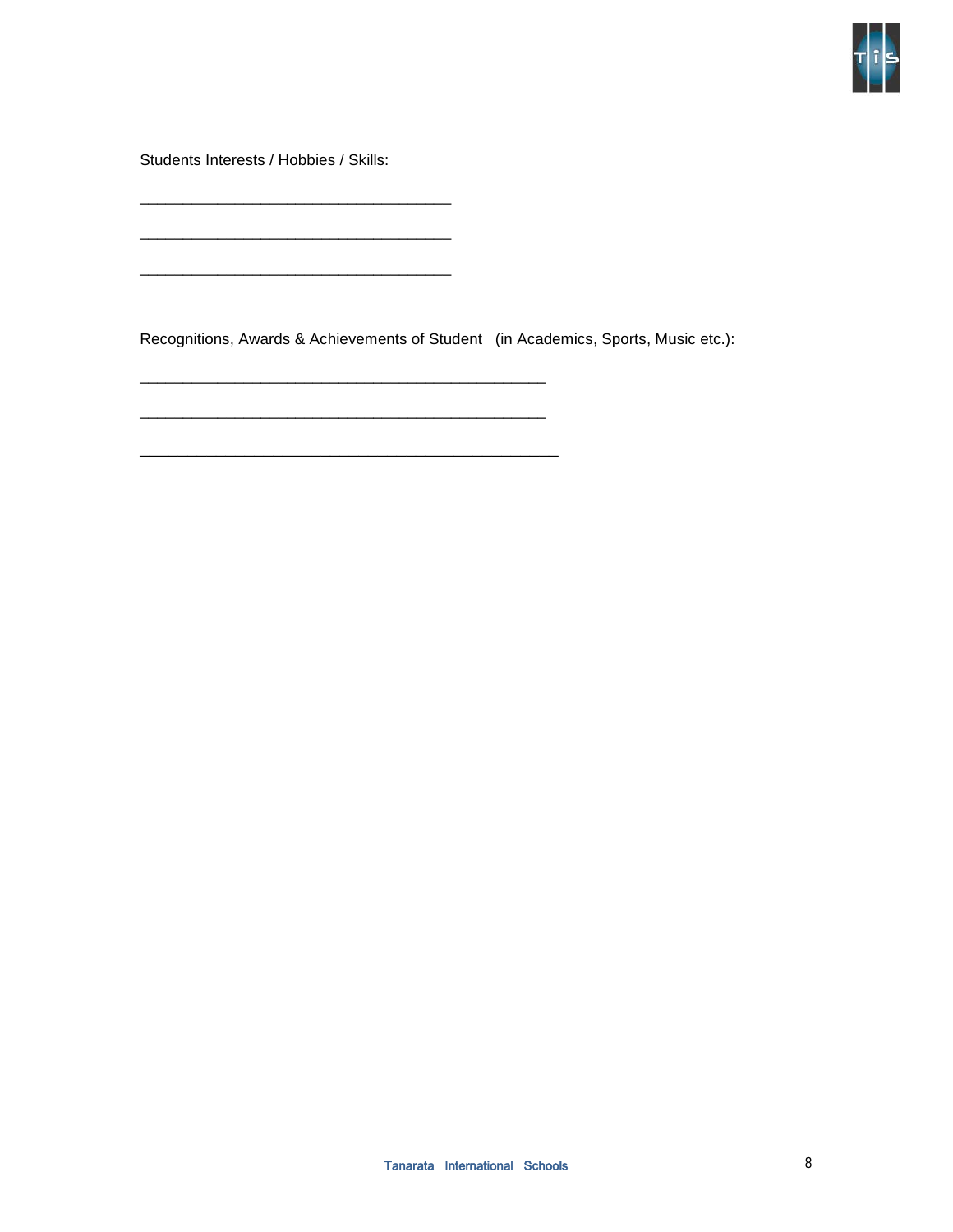

# **FAMILY INFORMATION:**

**FATHER**'S NAME AND TITLE / POSITION:

| ORGANIZATION'S NAME & ADDRESS (in Malaysia and/or overseas):            |                                                                           |            |
|-------------------------------------------------------------------------|---------------------------------------------------------------------------|------------|
|                                                                         |                                                                           |            |
|                                                                         |                                                                           |            |
| Date of Birth: _________________<br>Nationality: ______________________ | Race: $\frac{1}{\sqrt{1-\frac{1}{2}}\cdot\frac{1}{\sqrt{1-\frac{1}{2}}}}$ |            |
|                                                                         |                                                                           |            |
| <b>Educational Qualifications:-</b>                                     |                                                                           |            |
|                                                                         | Degree / Diploma / Cert. Subject Specializations Year obtained            | University |
|                                                                         |                                                                           |            |

Please attach Curriculum Vitae of Father *(required)*.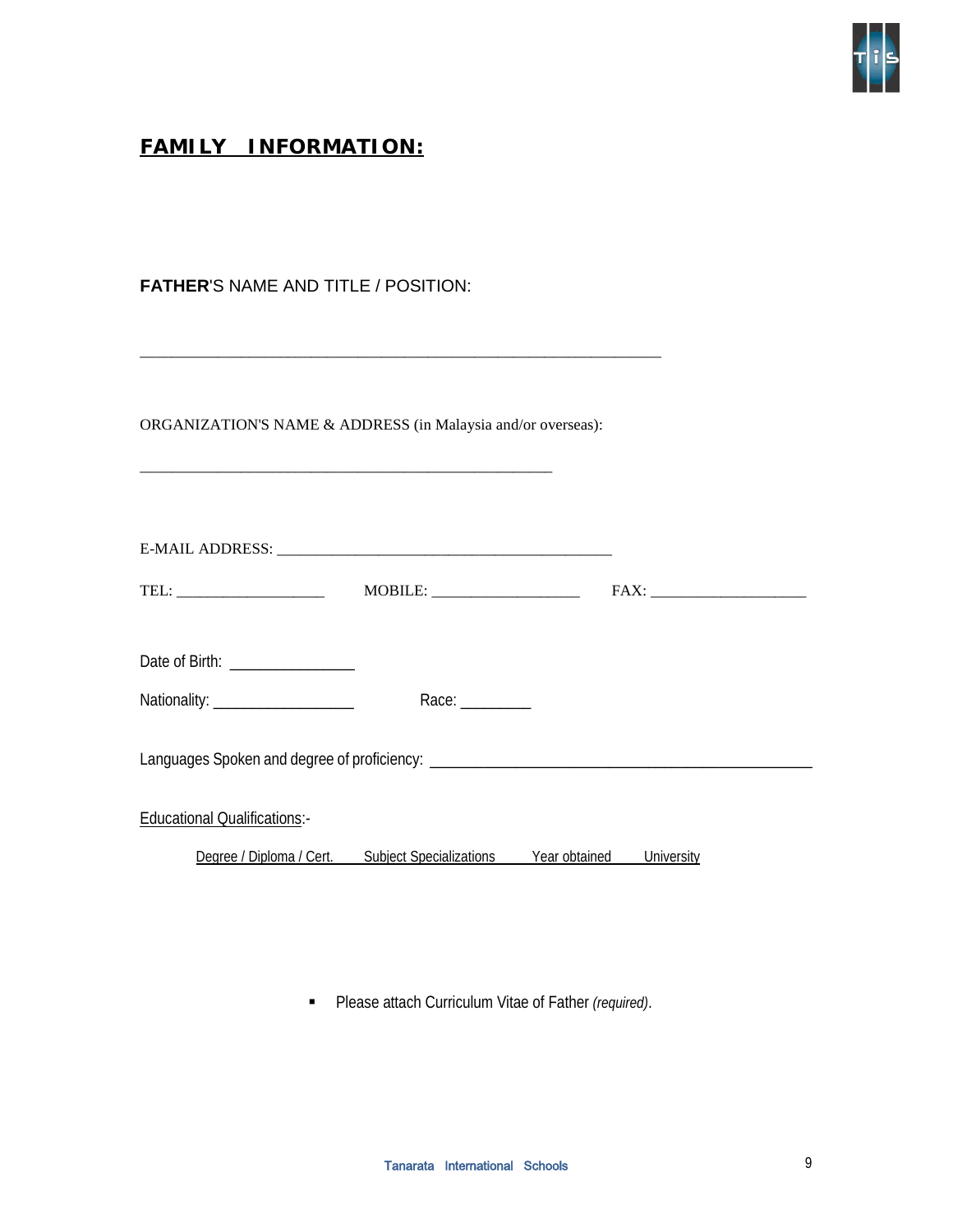

#### **MOTHER**'S NAME AND TITLE / POSITION:

| ORGANIZATION'S NAME & ADDRESS (in Malaysia and/or overseas): |                                                            |                             |  |
|--------------------------------------------------------------|------------------------------------------------------------|-----------------------------|--|
|                                                              |                                                            |                             |  |
| TEL: ________________________                                | $\text{MOBILE:}\n\qquad \qquad \overbrace{\qquad \qquad }$ |                             |  |
| Date of Birth: __________________                            |                                                            |                             |  |
| Nationality: _____________________                           | Race: $\frac{1}{\sqrt{1-\frac{1}{2}}\cdot\frac{1}{2}}$     |                             |  |
|                                                              |                                                            |                             |  |
| <b>Educational Qualifications:-</b>                          |                                                            |                             |  |
| Degree / Diploma / Cert.                                     | <b>Subject Specializations</b>                             | Year obtained<br>University |  |

Please attach Curriculum Vitae of Mother *(required)*.

CHILDREN LIVE WITH: Both Parents / Father / Mother / Guardian *(please circle)*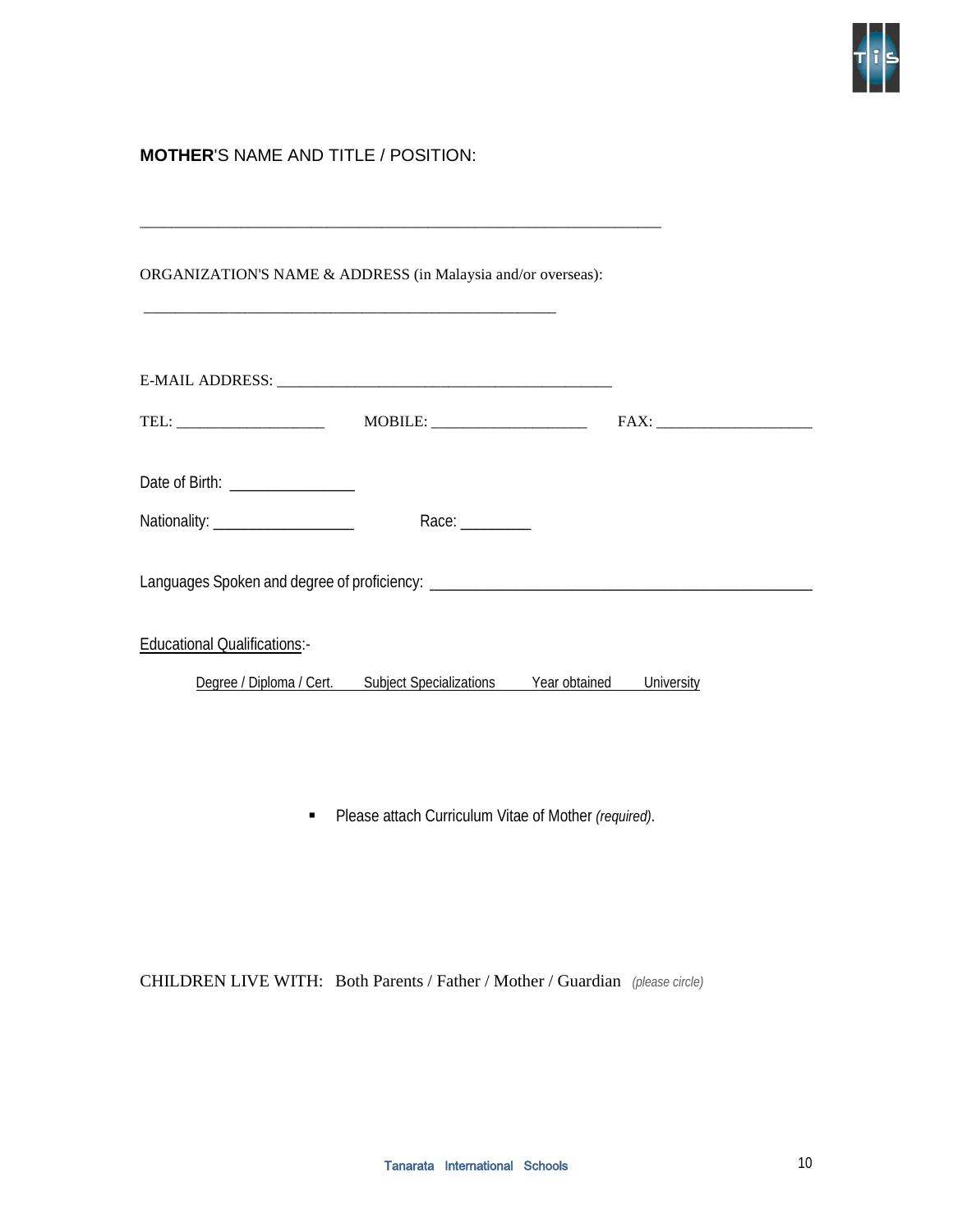

# **SCHOOLING HISTORY:**

Please give details of schools attended, providing TiS with copies of records for the last two school years (list most recently attended school first):

| 1) NAME, CITY, COUNTRY OF SCHOOL: |                                                                                   |  |  |
|-----------------------------------|-----------------------------------------------------------------------------------|--|--|
|                                   |                                                                                   |  |  |
|                                   |                                                                                   |  |  |
|                                   |                                                                                   |  |  |
|                                   |                                                                                   |  |  |
|                                   | day / month / year day / month / year                                             |  |  |
| NAME OF CLASS/GRADE ENROLLED:     |                                                                                   |  |  |
|                                   | AT ENTRY: _________________________ ON LEAVING: _________________________________ |  |  |
|                                   |                                                                                   |  |  |
|                                   |                                                                                   |  |  |
| 2) NAME, CITY, COUNTRY OF SCHOOL: |                                                                                   |  |  |
|                                   |                                                                                   |  |  |
|                                   |                                                                                   |  |  |
|                                   |                                                                                   |  |  |
|                                   |                                                                                   |  |  |
|                                   |                                                                                   |  |  |
|                                   | day / month / year day / month / year                                             |  |  |
| NAME OF CLASS/GRADE ENROLLED:     |                                                                                   |  |  |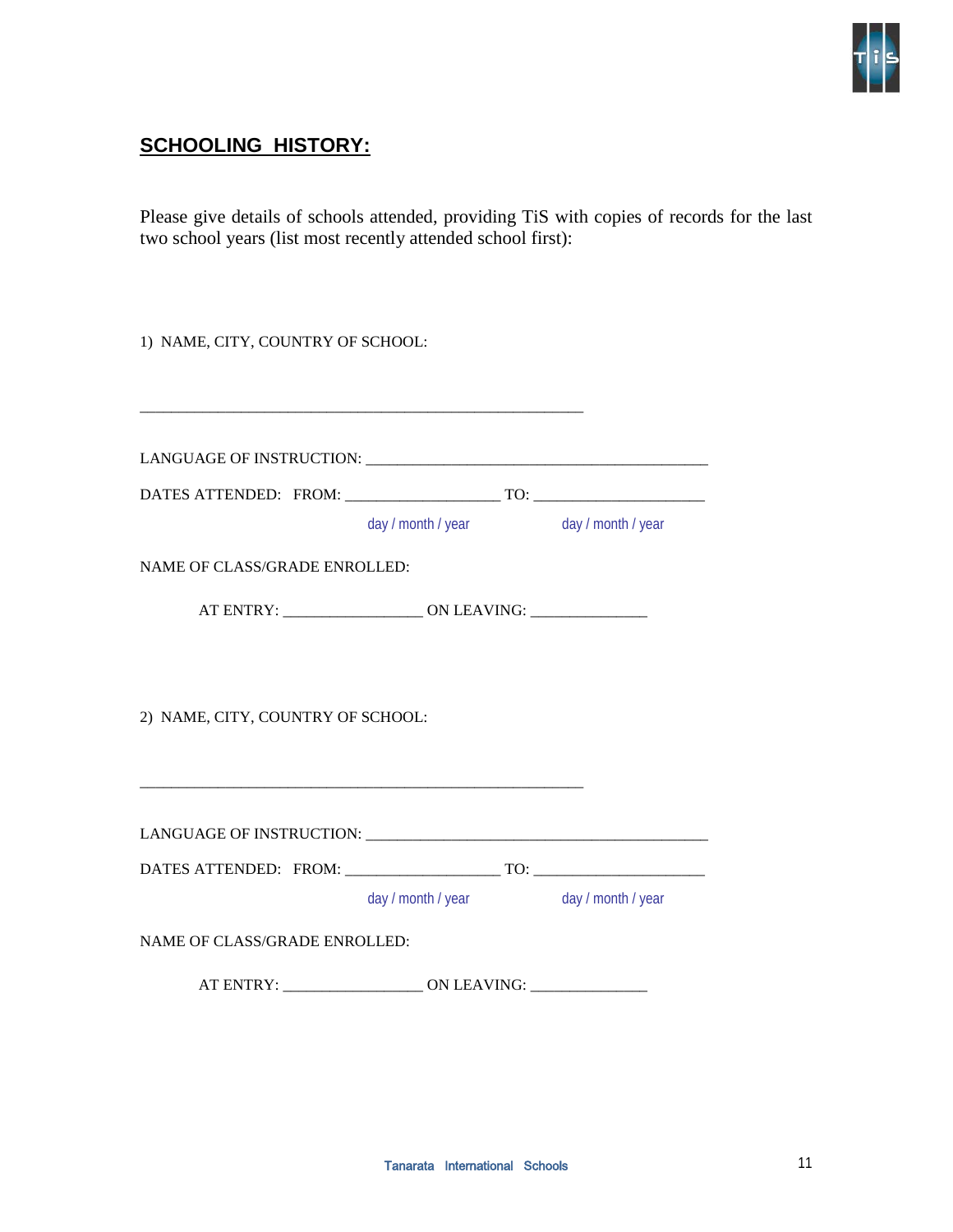

| I initially found out about TiS from: (check all that apply) |                                  |
|--------------------------------------------------------------|----------------------------------|
| __ Website                                                   | Friend                           |
| Company                                                      | Embassy                          |
| Last school                                                  | <b>International Directories</b> |
|                                                              |                                  |
|                                                              |                                  |
| SIGNATURES:                                                  |                                  |
|                                                              |                                  |
|                                                              |                                  |
|                                                              |                                  |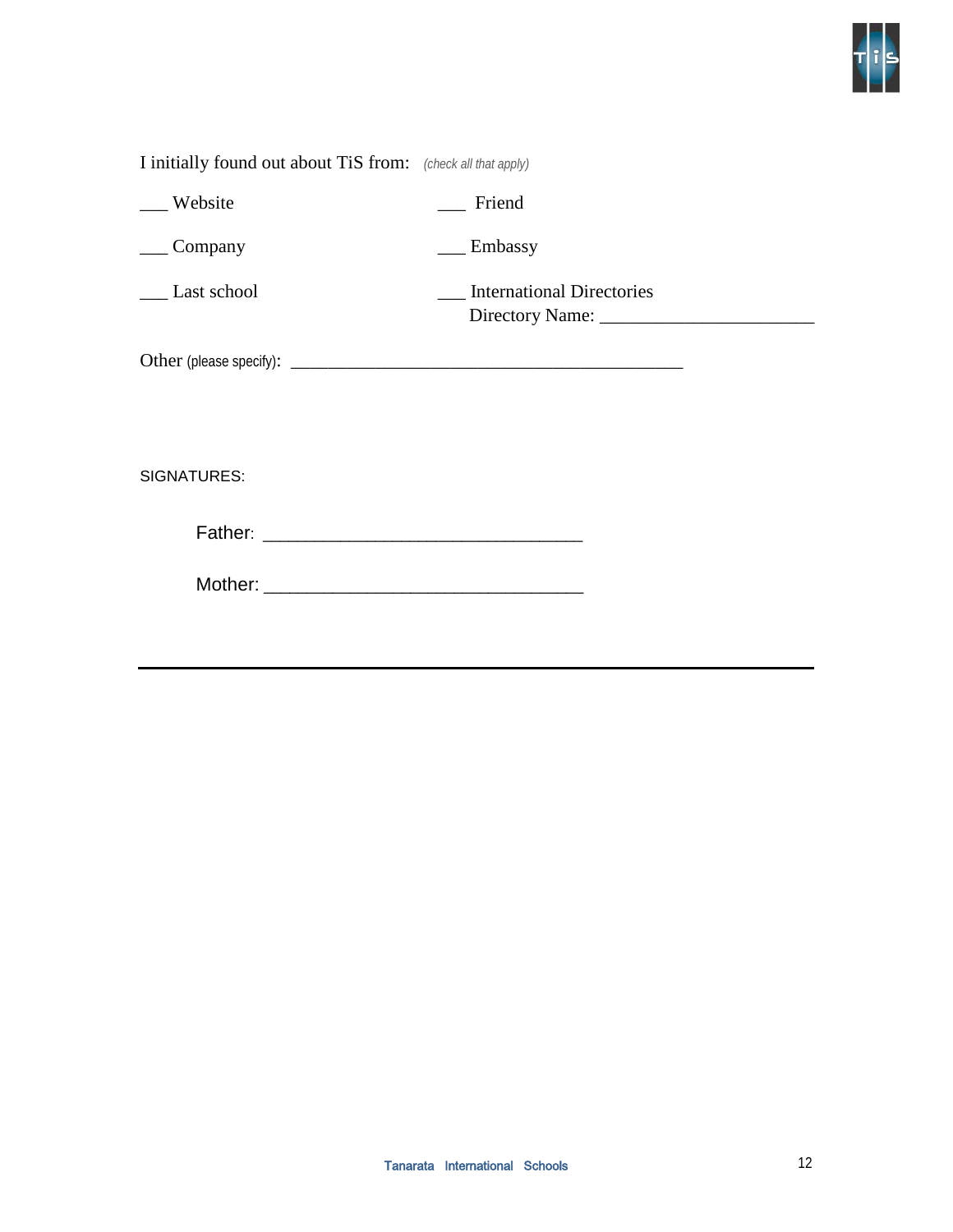

# **FINANCIAL INFORMATION:**

Please note that parents are responsible for tuition payments, regardless of whether or not they are reimbursed by their employers.

Fees will be paid by:

|                 | Employer pays ________% |
|-----------------|-------------------------|
| 2. Self<br>$\%$ |                         |
| 3. Other        |                         |

If you do not want invoices sent home with your child, to what address would you like them to be sent?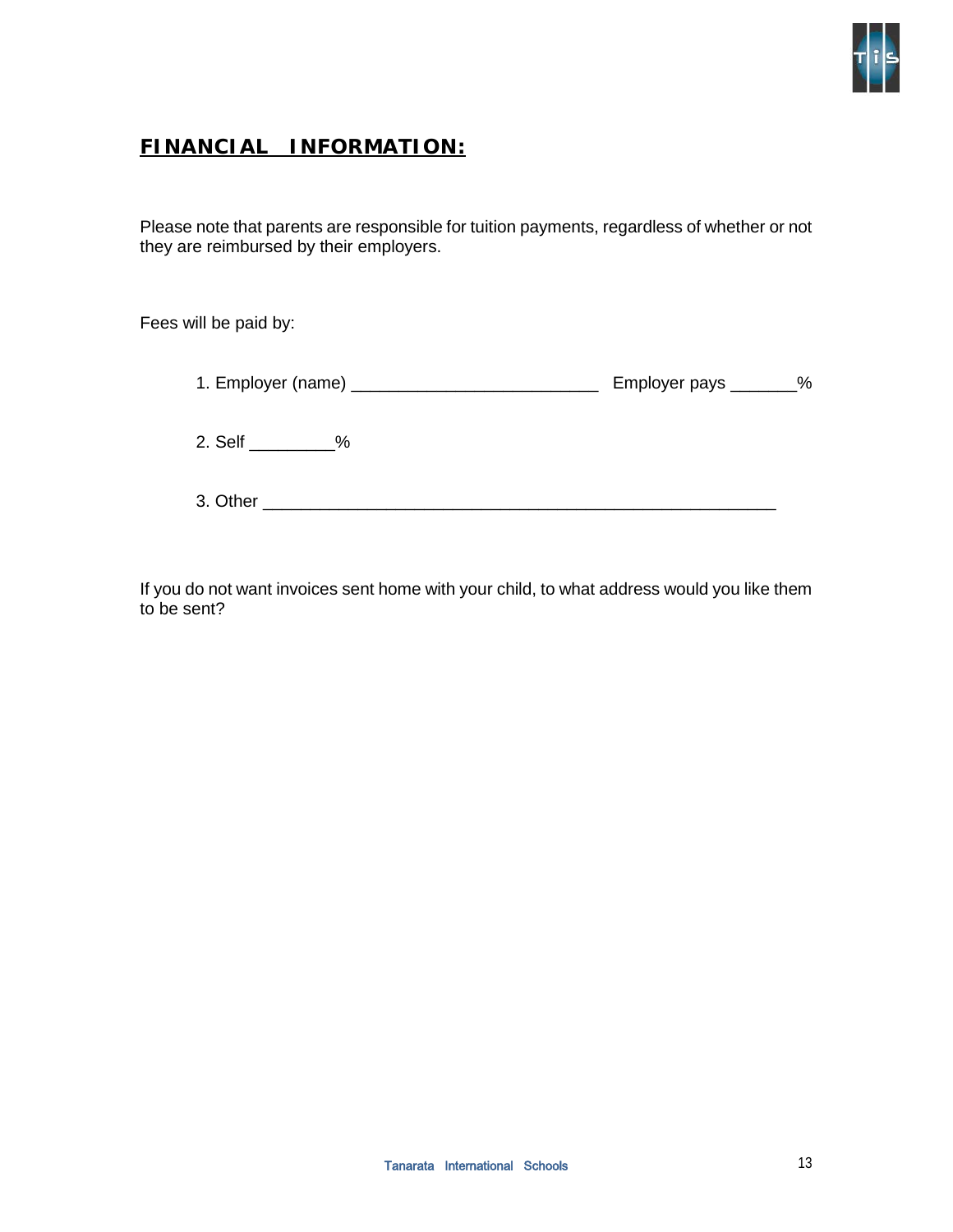

#### **SPECIAL SERVICES INFORMATION**

If your child(ren) has ever received any special services such as learning support or counseling, please complete this form and return it with the TIS Enrollment Form.

- 1. Has your child ever been diagnosed with a learning disability, behavioral or emotional disability or any other physical or mental disability? **Y**es / **N**o *(circle one)*
- 2. Has your child ever received any of the following special services? (indicate **Y**es or **N**o)
	- a) Learning disability program
	- b) Other remedial program \_\_\_\_\_\_\_
	- c) Speech/Language Therapy
	- d) Counseling
	- e) Gifted/Talented/Honors program \_\_\_\_\_\_\_
	- f) Physical or Occupational Therapy \_\_\_\_\_\_\_
	- g) Limited vision and/or hearing program \_\_\_\_\_\_\_
	- h) Other  $\frac{1}{\sqrt{1-\frac{1}{2}}}\left\vert \frac{1}{\sqrt{1-\frac{1}{2}}}\right\vert$
- 3. Has your child ever been evaluated by a psychiatrist, psychologist, speech/language therapist, educational diagnostician or any other specialist? **Y**es / **N**o *(circle one)*
- 4. Has your child ever repeated a class/grade in school? **Y**es / **N**o *(circle one)*  If **yes**, which class/grade? \_\_\_\_\_\_\_\_
- 5. Please describe those strengths or weaknesses that your child's teacher(s) should know in order to assist him/her.

#### **If you have checked any of the above, please provide details below AND submit copies of any reports to TiS.**

**Disabilities**: TiS does not have a program for students with a learning disabilities, behavioral or emotional disability or any other physical or mental disability. Since services for students with disabilities are not available, TiS cannot provide for students with disabilities.

Please be advised that any placement at TiS is conditional on the student's ability to perform satisfactorily in the grade level and/or program assigned. Should a parent/guardian not disclose any known disabilities of the child, the school reserves the right to disenroll the child if admitted.

#### SIGNATURES:

Father: \_\_\_\_\_\_\_\_\_\_\_\_\_\_\_\_\_\_\_\_\_\_\_\_\_\_\_\_\_\_

Mother: \_\_\_\_\_\_\_\_\_\_\_\_\_\_\_\_\_\_\_\_\_\_\_\_\_\_\_\_\_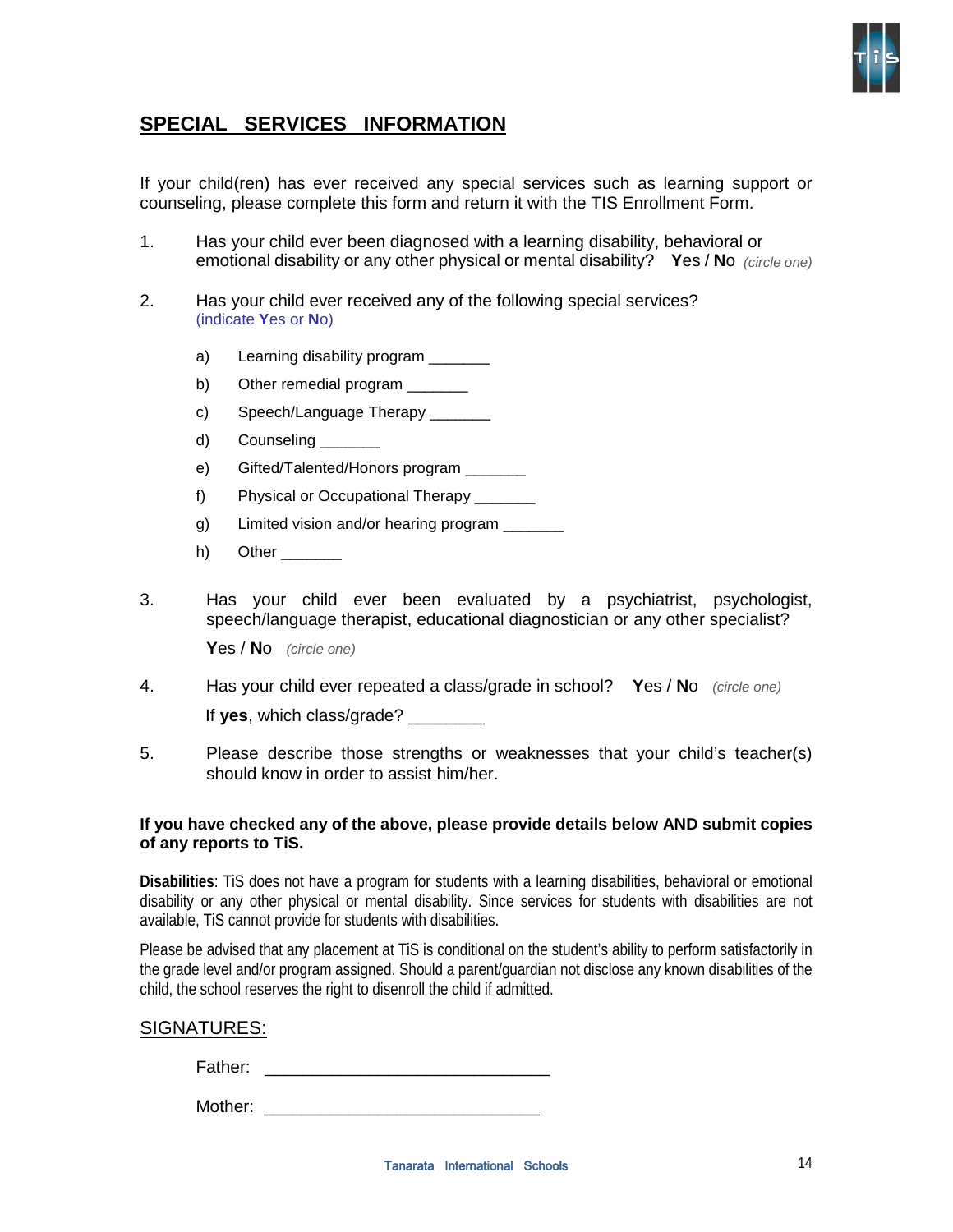

# **TiS TUITION FEES 2022-23**

The school requires an **Application Fee** of RM 900/- to cover the administration cost of processing a student's application for enrollment.

When the student is granted admission / enrollment by the school, a once only **Admission (or Entrance) Fee** is payable as well as a *refundable* **Deposit** *to confirm enrollment at the school*, as follows:-

| <b>Class / Year</b> | <b>Admission Fees</b> | Deposit (refundable) |
|---------------------|-----------------------|----------------------|
| $Yr 1 - 2$          | RM 4,300              | RM 3,000             |
| $Yr 3 - 4$          | RM 5,400              | RM 3,250             |
| $Yr 5 - 6$          | RM 6,500              | RM 3,500             |
| $Yr 7 - 9$          | RM 7,400              | RM 3,750             |
| $Yr 10 - 11 IGCSE$  | RM 8,700              | RM 4,000             |

 NOTE: The Deposit is refundable *only if* the student leaves after giving a terms (i.e. 4 months) notice to the school in writing.

A **Resource Fund Contribution** of RM 600.00 per term (payable for 12 terms – or 4 years) is also payable along with Tuition Fees and which is payable on a termly basis. (Note: There are 3 terms in an academic year).

The schools **Tuition Fees** (payable on a termly basis), with effect from the start of the academic year, are as follows:-

#### **Tuition Fees**

| Class / Year     | <b>Tuition</b><br><b>Tuition</b><br><b>Fees</b><br><b>Fees</b> |          | <b>Tuition</b><br><b>Fees</b> |
|------------------|----------------------------------------------------------------|----------|-------------------------------|
|                  | 2022-23                                                        | 2023-24  | 2024-25                       |
| $Yr 1 - 2$       | RM6,800                                                        | RM7,300  | RM 7,800                      |
| $Yr \; 3 - 4$    | RM7,300                                                        | RM7,800  | RM 8,350                      |
| $Yr 5 - 6$       | RM7,750                                                        | RM8,300  | RM 8,900                      |
| $Yr \ 7 - 9$     | RM8,400                                                        | RM9,000  | RM 9,700                      |
| Yr 10 - 11 IGCSE | RM10,000                                                       | RM10,750 | RM 11,500                     |

A 10% discount on Tuition Fees for siblings of a current student is applicable.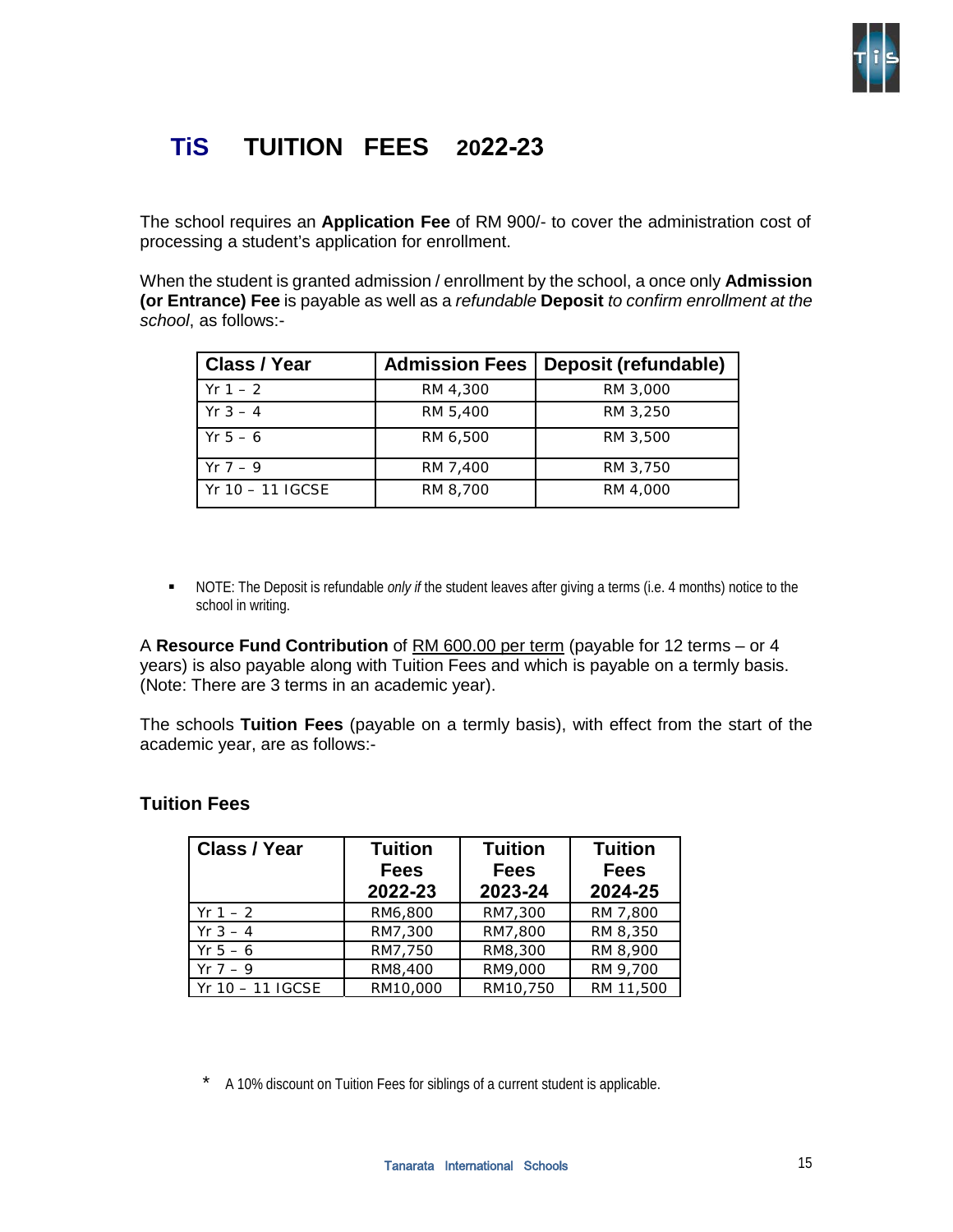

#### Note:

- **Term Schedule:** There are 3 terms (September, January, April) per year.
- **Fee Payment Schedule:** The Tuition Fee's and Resources Fund contributions are payable 30 days before the start of each term – which starts on January, April or September respectively in the academic year. Students who are admitted to the School in the second half of any term are charged half  $(½)$  the basic term fee. No further reduction is given however late into the term the student is admitted. Should a student be leaving school during term, the terms fees are not refundable. Students leaving the school are only eligible for refund of the Deposit sum if one terms (i.e. 4 months) prior written notice of disenrollment is given to the school.
- **Late Charges:** *All fees must be paid by the due date i.e. no later than 30 days before start of term.* Late payments are subject to a cumulative late payment charge of **five (5) percent per month** (after two weeks have elapsed from the due date) of the basic term fee being imposed, and shall result in the student not being allowed to continue attending classes until the account is brought up to date.
- **Family Discount:** A full basic term fee will be charged to the eldest child of a family, but a **ten (10) percent** discount on the basic term fee will be granted to each subsequent child. This applies to both the Primary and Secondary Divisions.
- **Fee Adjustments**: The school does not follow the practice of automatic annual fee increases. Fees will generally be reviewed on a periodic or annual basis by the school's management, and shall take effect as and when warranted.
- **Miscellaneous Costs / Fees:** This would include the cost of uniforms, text books, exercise books, and organized activities that involve external third party instructors / service providers / suppliers e.g. Karate, Drama, Dance, Tae-Kwan-Do, etc. These costs are paid directly to the instructors / service providers / suppliers and not to the School unless notified by the School of any change in payment plan.

#### **PAYMENT PROCEDURES FOR TUITION AND FEES**

Payment may be made by a cheque drawn on a local bank and denominated in Ringgit Malaysia (RM), via direct bank transfer to the school's bank account, or by a cash deposit of RM at the school's bank. A copy of the transfer document should be provided the schools registrar.

Any bank charges incurred by the school from payments other than according to the above instructions will be charged to the student's account.

Tuition and fees are to be payable by the invoice due date. Late payment penalties shall be applied as follows:-

| After 15 days beyond the invoice due date: | 5% cumulative late payment charge applied on outstanding<br>amounts.                                                          |
|--------------------------------------------|-------------------------------------------------------------------------------------------------------------------------------|
| After 30 days beyond the invoice due date: | all student records will be withheld by the school, with automatic<br>prohibition of the student to attend classes / schools. |

*All tuition and fees are subject to an increase without notice, at the discretion of the Board of Directors of Tanarata International Schools. For further information, please contact the TiS Registrar at: Email: [admin@tanarata.net](mailto:admin@tanarata.net) or at the contact numbers listed at the schools website [www.tanarata.net](http://www.tanarata.net/)*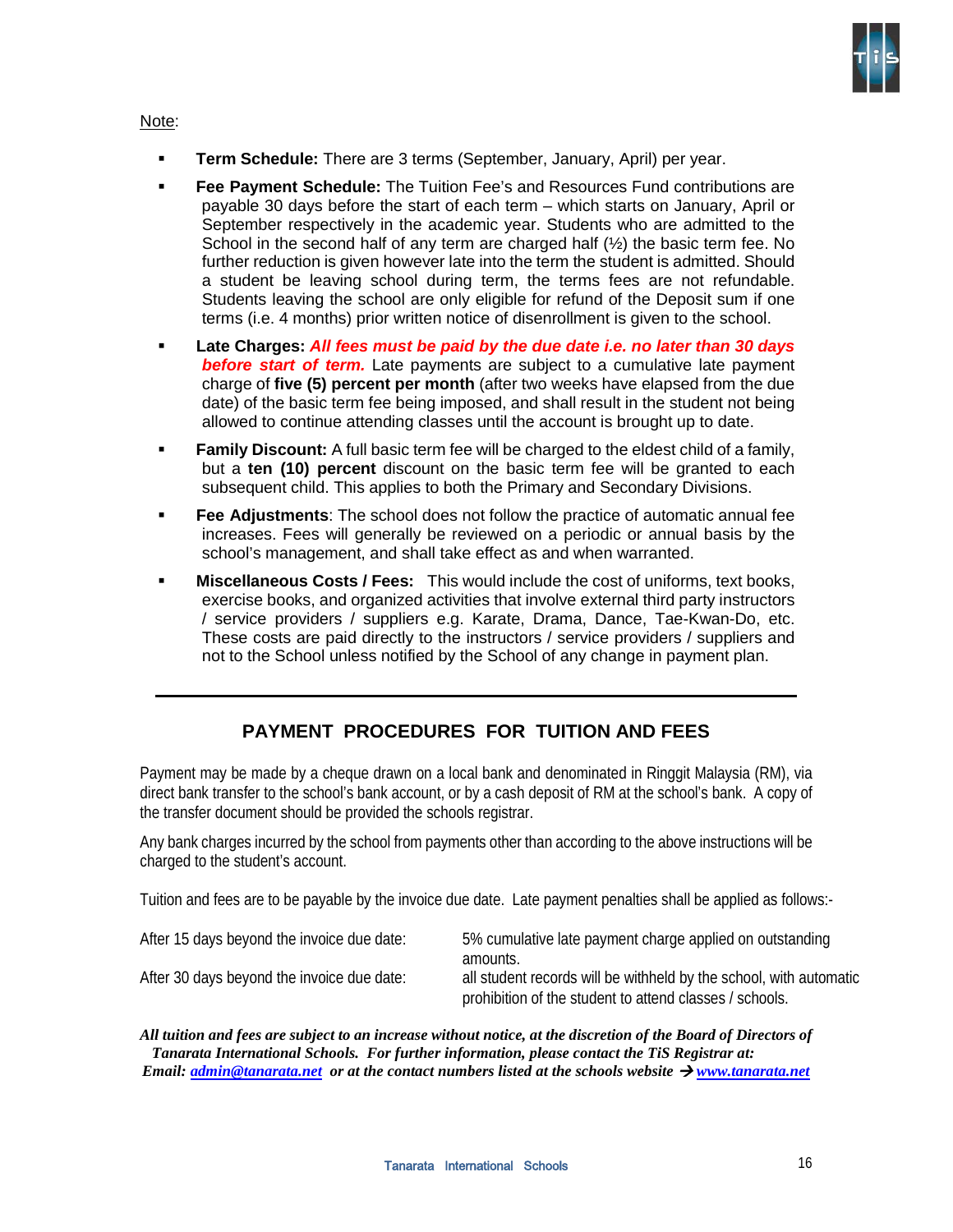

# **TiS ENROLLMENT & TUITION FEES AGREEMENT**

#### **FINANCIAL OBLIGATIONS OF PARENTS**

#### **1. Tuition & Other Fees:**

Parents of students enrolled at the Tanarata International School (TiS) are required to pay tuition and other fees as outlined in the tuition and fees information sheet (and in any future fee revisions) in a timely manner.

#### **2. Miscellaneous Expenses:**

During the course of the academic year, there may be some miscellaneous expenses that are not outlined in the Tuition and Fees information sheet, but will be charged to the parents. Examples include optional Extra Curricular Activities, field trips, physical education T-shirts, computer classes etc.

#### **PERSONAL DETAILS**

|                | $\text{(last)}$ | (first) | (middle) |
|----------------|-----------------|---------|----------|
|                |                 |         |          |
|                | $\text{(last)}$ | (first) | (middle) |
|                |                 |         |          |
|                |                 |         |          |
|                | $\text{(last)}$ | (first) | (middle) |
|                |                 |         |          |
|                |                 |         |          |
| MOTHER'S NAME: |                 |         |          |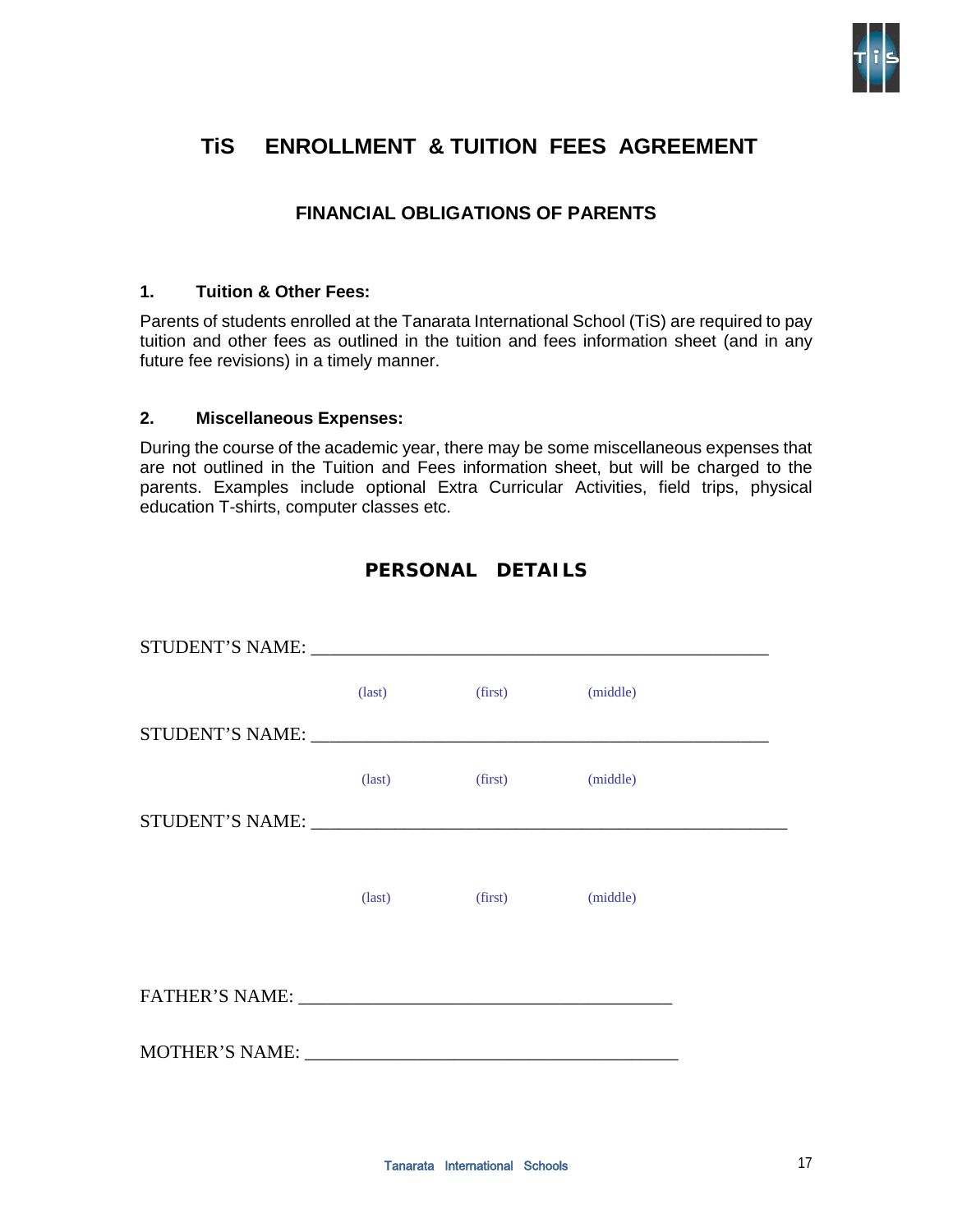

# **TERMS AND CONDITIONS**

- 1. All tuition and fees are invoiced in Ringgit Malaysia (RM) only.
- 2. An invoice will be issued by the school for all tuition and fees. Tuition and fees must be paid by the due date listed on the invoice. After 15 days of non-payment (grace-period), a five (5) percent per month compounded late payment charge will be applied to the student's account. After 30 days of non-payment, the school may withhold all school records, and the school reserves the right to effect any appropriate actions such as prohibition from attending classes, and/or de-enrollment of the student.
- 3. Payment may be made by a cheque drawn on a local bank and denominated in RM, OR via direct bank transfer to the school's bank account, OR by a cash deposit of RM into the school's bank account (providing the appropriate documentation is provided the school office). Cash payments for tuition and fees *will not* be received at the TiS Registrar's office. Any bank or transaction charges incurred by the school from payments other than according to the above instructions will be charged to the student's account.
- 4. Parents are responsible for the timely payment of school tuition and fees, even if the tuition and fees are paid for by a third party or are reimbursable to the parent.
- 5. Refunds of the deposit sum paid to the school on admission will only be given on receipt of a written request for refund with a minimum one terms' (i.e. 4 months) notice of de-enrollment of the student.
- 6. Parents are not permitted to engage a staff of the school to provide services to them or their child (ex. tuition or training) without the prior written permission of The Principal. A breach of this could lead to expulsion of any or all child/ren of the parent/s or guardian concerned as well as disciplinary action being taken on the staff involved in any potential conflict of interest situation.
- 7. The school reserves the right to disenroll a student at any time and/or for any reason *at it's sole and absolute discretion,* and in such instance, will refund in full the balance of the term fees (calculated on a pro rata basis) and the deposit sum less any deductions.

By signing hereunder, I (we)

- a) Certify that I (we) fully understand and agree to the financial obligations and the terms and conditions of payment of tuition and fees resulting from enrollment of my (our) child or children at TiS.
- b) Choose the payment plan that I (we) will use to pay the tuition and fees due to TiS.

#### **It is mandatory that BOTH parents or legal guardians sign (unless in the case of a single parent or legal guardian).**

| Parent/Guardian Signature: | Date: |
|----------------------------|-------|
|                            |       |
|                            |       |
| Parent/Guardian Signature: | Date: |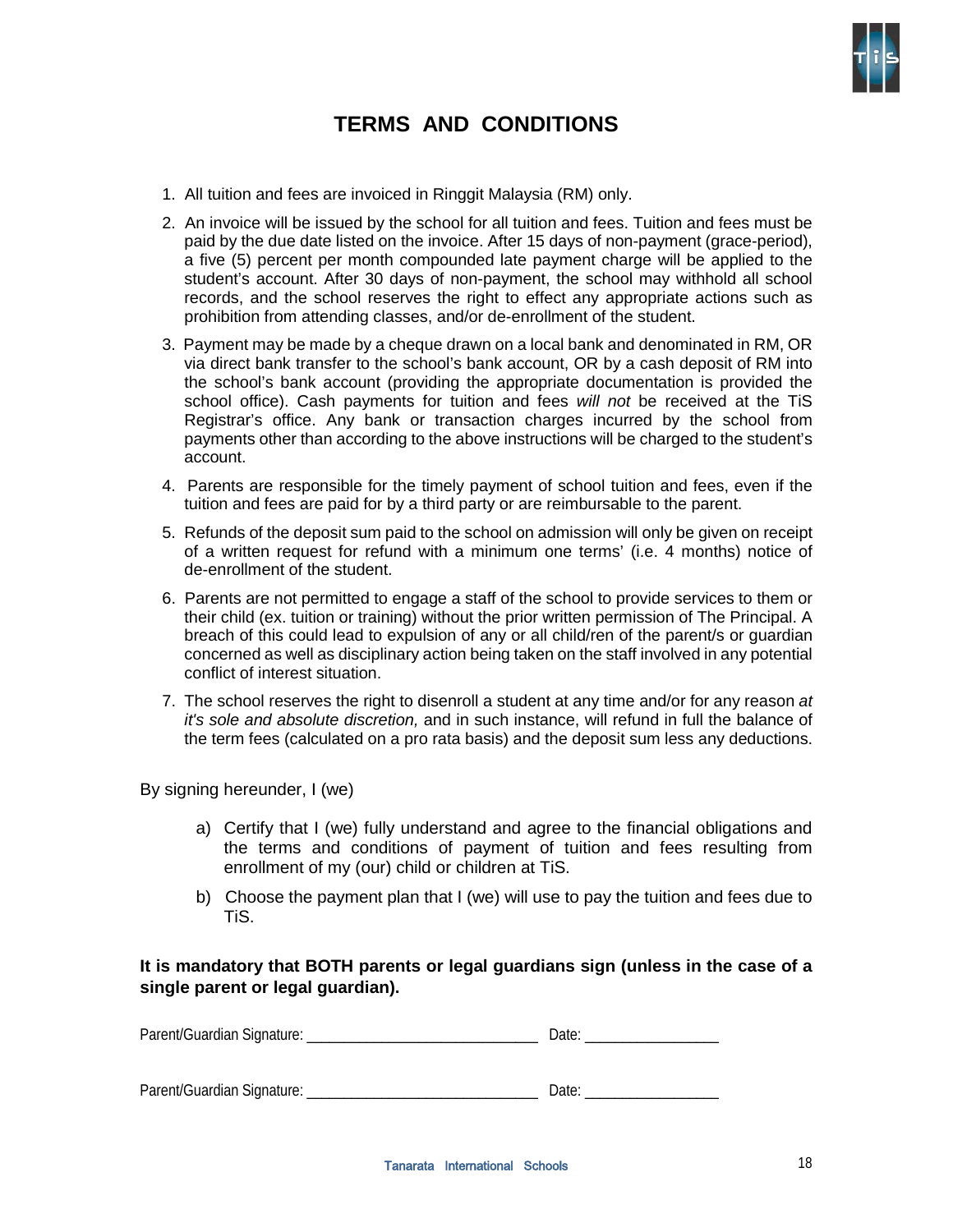

# **TiS MEDICAL INFORMATION FORM**

Dear Parents,

A medical practitioner should fill out the following pages. When you visit your doctor please bring with you any relevant documentation. Your child must have a full health and physical examination either in your own country or in Malaysia within the first 30 days of entering TiS. If your child is required to have a health and physical examination by your workplace and is deemed fit and healthy for a posting in Malaysia, a photocopy of that documentation is acceptable.

Please note that a willful failure to disclose a known mental or other illness of a student applicant (such as Autism, ADHD, Depression, Bipolar, Schizophrenia, Obsessive Compulsive Disorder, Asperger's, Downs Syndrome, Diabetes, AIDS or other communicable disease/s etc.) would be grounds for removal of the student from the school rolls if admitted. The school reserves the right to have an enrolled student medically examined by a medical specialist of its choice on the parents/guardians account.

The school nurse will be responsible for the upkeep of all medical records. If there is a need to discuss any concerns with the school nurse, please make an appointment or telephone as soon as is possible. If your child has not already completed or commenced the REQUIRED immunization series, then the following medical examination will be an opportunity to ensure this is done. All documentation of updates and boosters should be sent to the nurse's office.

#### **The TiS policy on immunizations requires that your child has completed or commenced the following series, within 30 days of entering TiS:**

- Diphtheria (often but not always given as DTP, which includes diphtheria, tetanus and pertussis)
- Tetanus (as above)
- Pertussis (as above)
- Measles (often but not always given as MMR, which includes measles, mumps and rubella)
- Mumps (as above)
- Rubella (as above)
- Polio
- Chickenpox
- Influenza A (H1N1)

**TiS strongly recommends that you speak with your family doctor about the RECOMMENDED immunizations for living in Malaysia. Local international medical clinics will recommend the following:**

- Hepatitis A
- Hepatitis B\*
- Japanese Encephalitis\*
- Typhoid
- Rabies
- Tuberculosis\*\* and Haemophilus influenzae Type b (Hib)\*\*\*

These completed health forms should be filled out and sent to the school PRIOR to your child start of schooling at Tanarata. However, if this is not possible, the school nurse should receive them within 30 days of entering TiS.

- \* *TiS strongly recommends*
- \*\* SE Asia is *one of the areas in the world with incidences of TB*

\*\*\* *Vaccine for meningitis; administration not necessary after 5 years of age*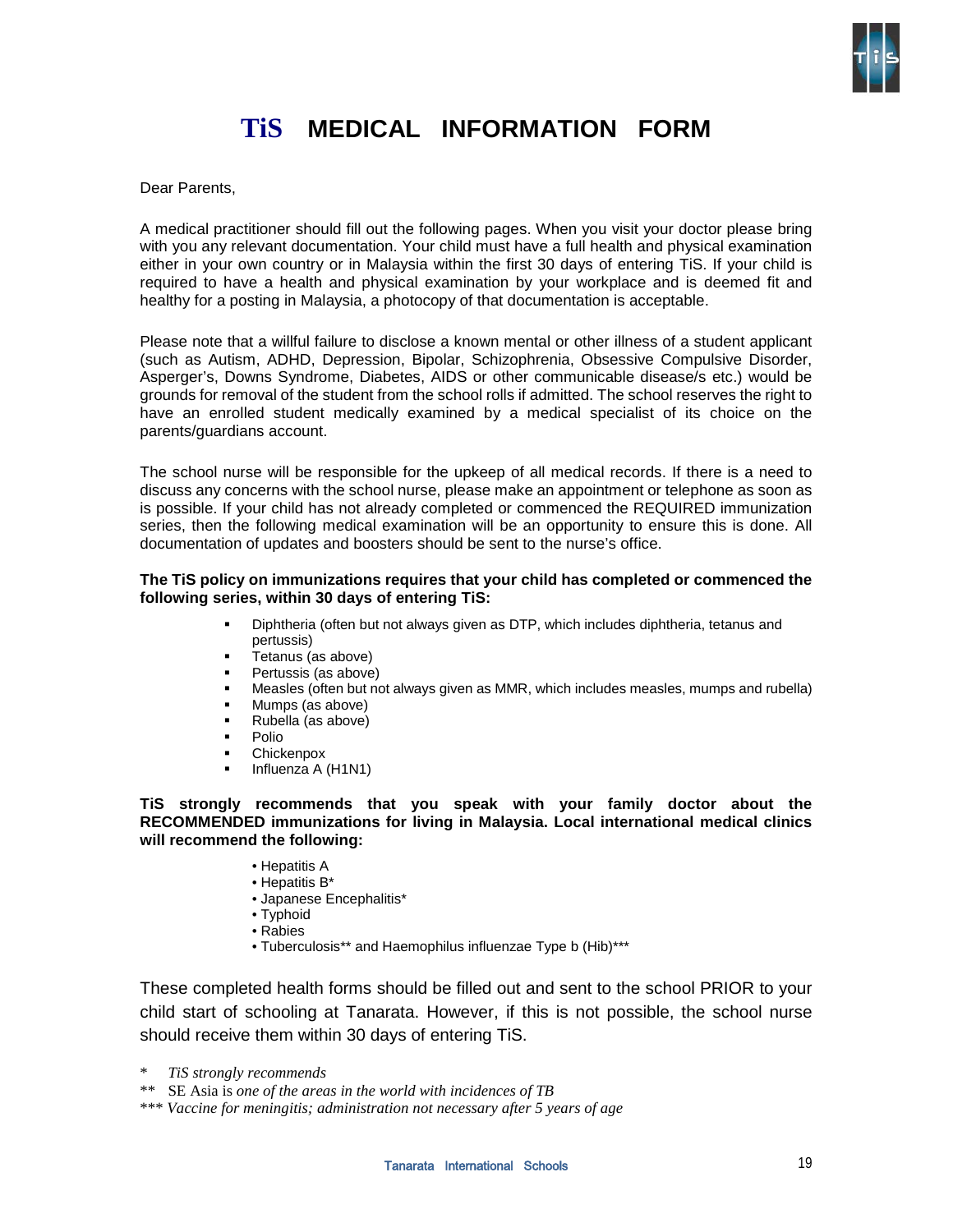

# **Physical Examination**

#### **Health Assessment for Enrollment at TiS**

*(to be filled out by a Medical Officer only)* 

| <b>Student Family Name:</b>      |
|----------------------------------|
| <b>First Name(s):</b>            |
| <b>DOB:</b> $dd$ mm _____ yy____ |
| Sex: Male _ Female _             |
|                                  |
|                                  |
|                                  |
|                                  |
|                                  |
|                                  |
| <b>Diabetes</b>                  |
| Epilepsy                         |
|                                  |

*Note that willful failure to disclose a known mental or other illness of a student applicant (such as Autism, ADHD, Depression, Bipolar, Schizophrenia, OCD, Aspersers', Down's Syndrome, Diabetes, AIDS or other communicable disease/s etc.) would be grounds for removal of the student from the school rolls if admitted.* 

**Medical History** *please print*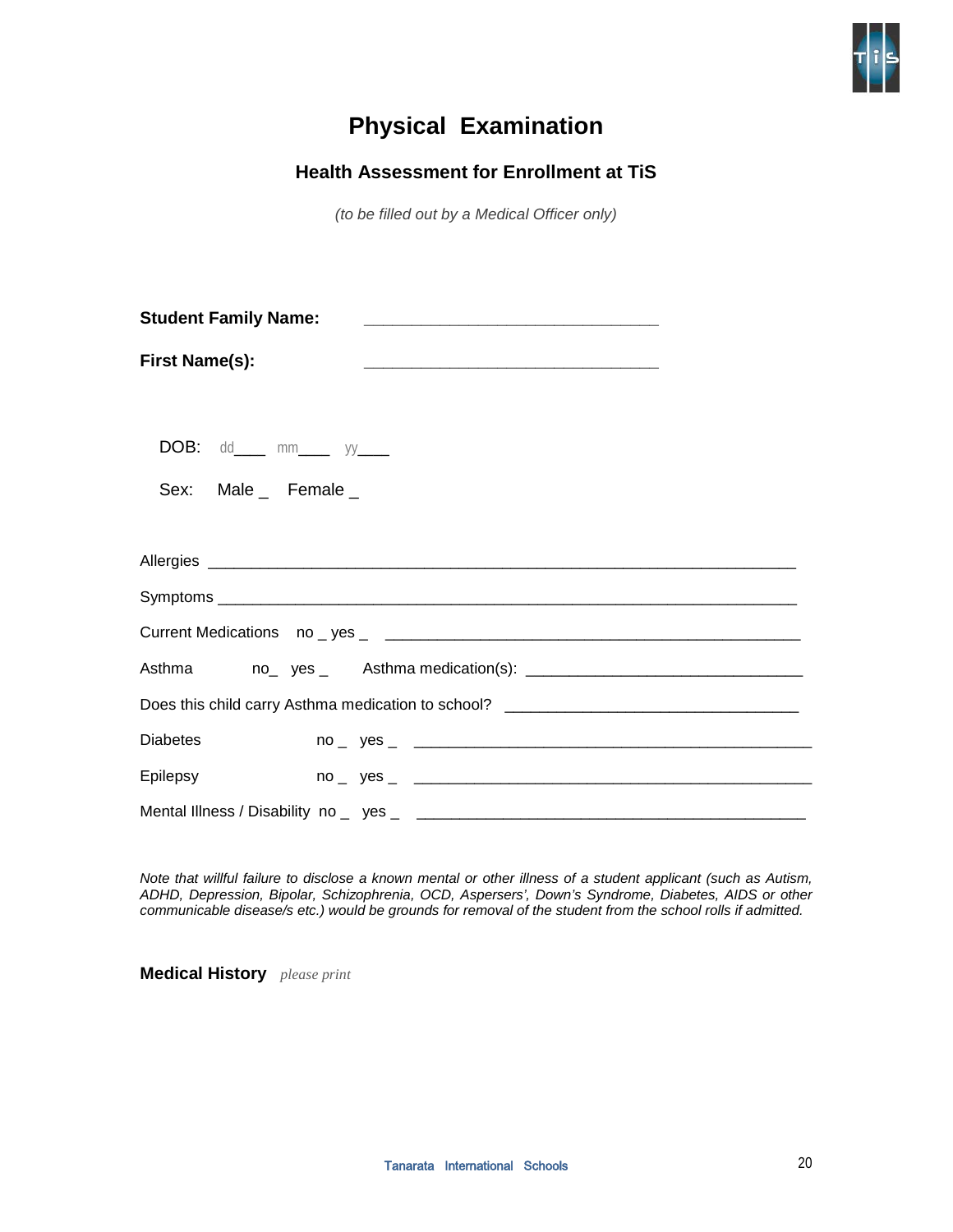

## **Immunization Status Complete Next Due**

| Diphtheria | yes/no |
|------------|--------|
| Tetanus    | yes/no |
| Pertussis  | yes/no |
| Measles    | yes/no |
| Mumps      | yes/no |
| Rubella    | yes/no |
| Polio      | yes/no |
| Chickenpox | yes/no |
| H1N1       | yes/no |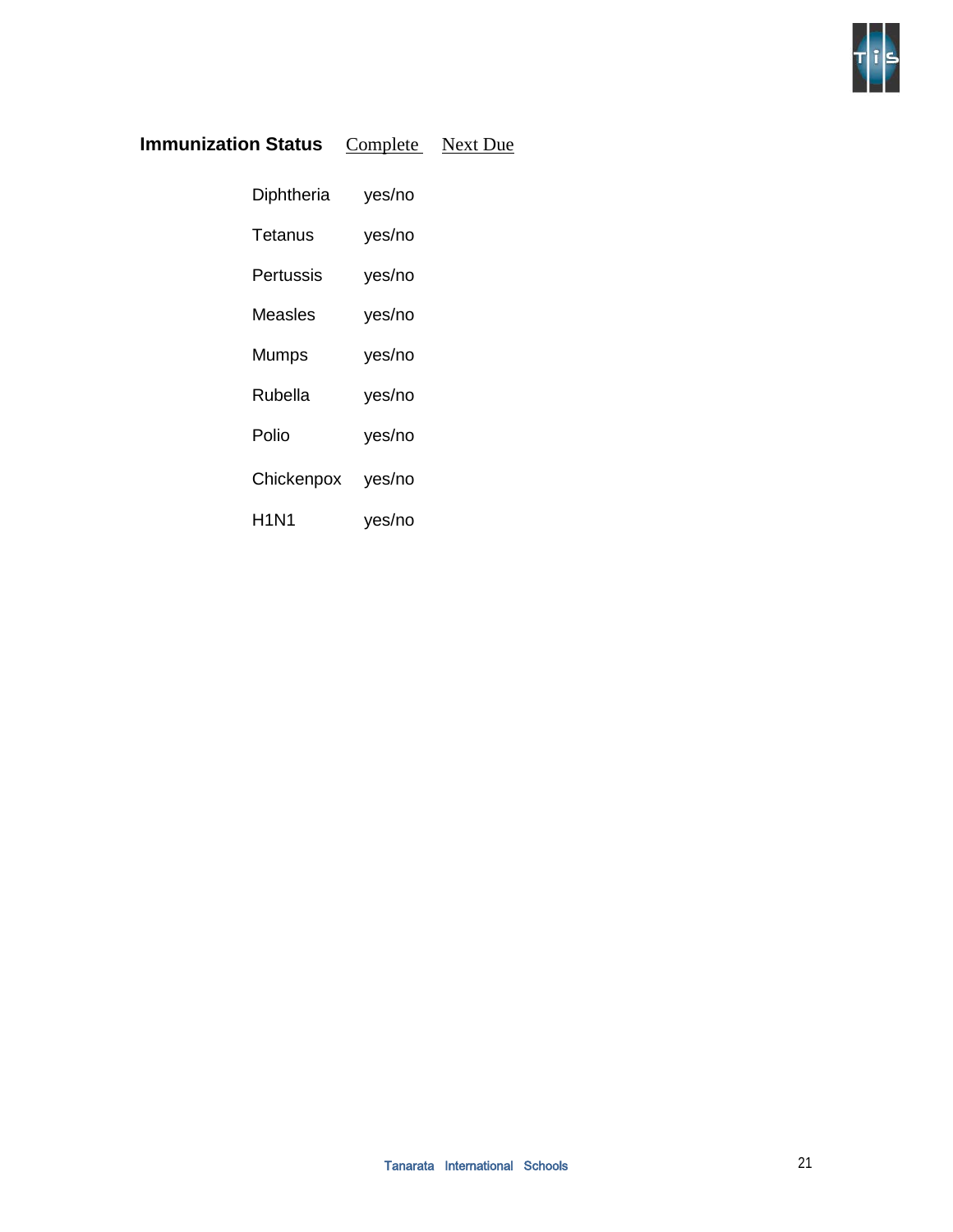| General Appearance - physique                                                                                                                    |
|--------------------------------------------------------------------------------------------------------------------------------------------------|
| <b>Mobility</b> – note any restrictions<br>Scoliosis yes _ no _                                                                                  |
| Weightkg                                                                                                                                         |
| <b>Eyes</b> Glasses $yes \_ no \_$ If yes, used for reading? $yes \_ no \_$<br>Colour blind? yes _ no _ Left eye vision 20/ Right eye vision 20/ |
| <b>Ears Nose Throat</b>                                                                                                                          |
| Hearing (test only if hearing deficit suspected) 500 1000 2000 40000<br>Results of Audiogram:                                                    |
|                                                                                                                                                  |
| frequency in Hertz, hearing level in decibels<br>Mouth / tongue Any speech problems?                                                             |
| Is abdominal examination normal?                                                                                                                 |
| Is respiratory system normal?                                                                                                                    |
| Skin - note eczema / dermatitis                                                                                                                  |
| Blood Group (NB *documentation required*): AO BO AB O RH+ RH-                                                                                    |
| <b>Mantoux test</b><br>Date last given Result: positive _ negative _                                                                             |
| BCG?                                                                                                                                             |
|                                                                                                                                                  |
| Has your child had naturally occurring<br>Chicken Pox yes _ no _<br>Measles<br>yes _ no _<br>Mumps<br>yes _ no _<br>Rubella<br>yes _ no _        |

Ţ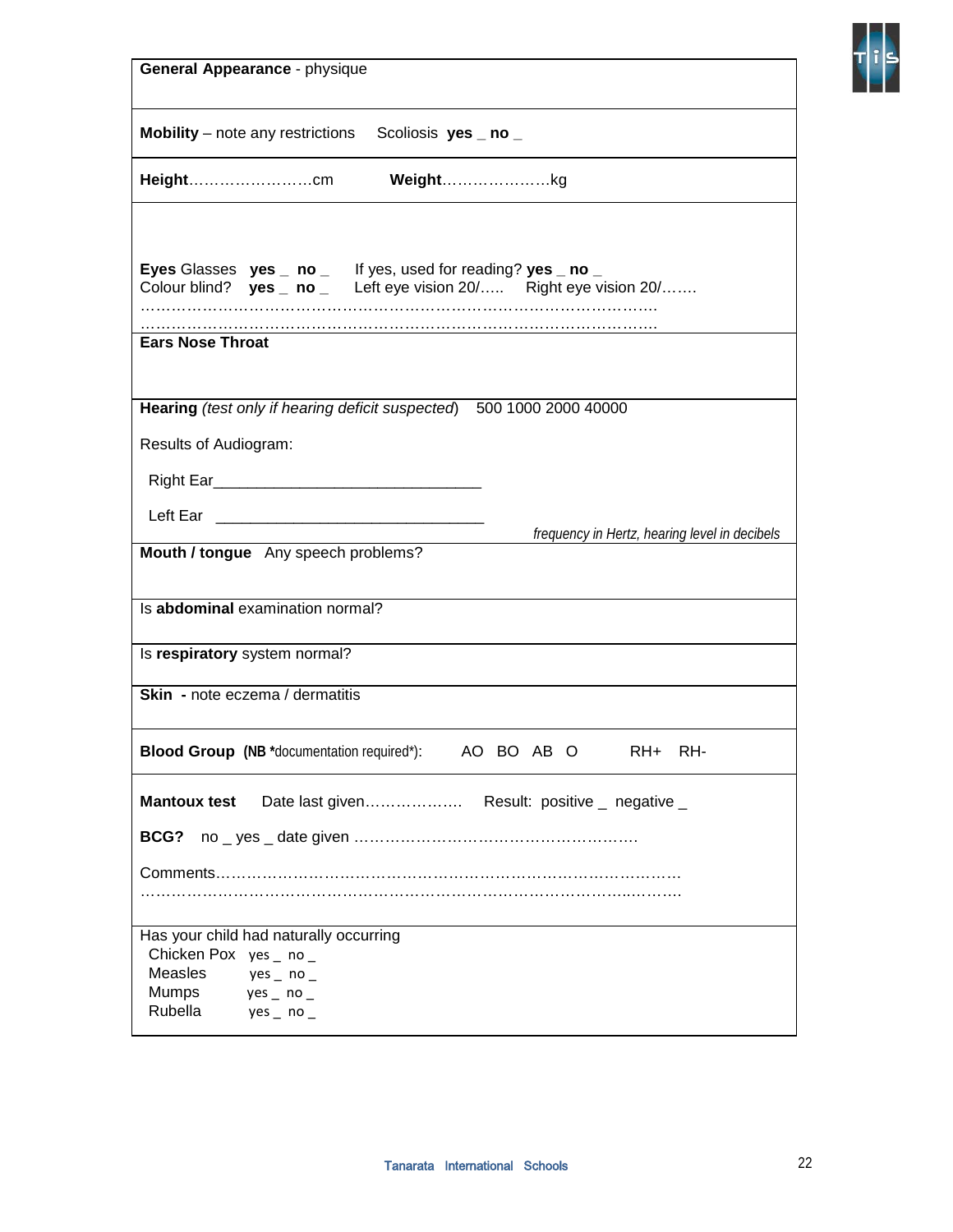

## **TiS RECOMMENDED IMMUNIZATIONS**

# **FOR LIVING IN MALAYSIA**

| <b>Vaccine</b>                                | <b>Date</b>    | <b>Doctor or Clinic</b><br>signature or stamp |
|-----------------------------------------------|----------------|-----------------------------------------------|
| <b>Hepatitis A</b>                            | 1              |                                               |
|                                               | 2              |                                               |
|                                               |                |                                               |
| <b>Hepatitis B</b>                            | 2              |                                               |
|                                               | 3              |                                               |
| <b>TYPHOID</b><br>(oral or injection)         | 1              |                                               |
|                                               | $\overline{2}$ |                                               |
|                                               | 3              |                                               |
|                                               | 4              |                                               |
|                                               |                |                                               |
| <b>HIB</b><br>(Haemophilus influenzae Type b) | 2              |                                               |
|                                               | 3              |                                               |
|                                               | 4              |                                               |
|                                               |                |                                               |
| <b>Chicken Pox</b>                            | 2              |                                               |
|                                               | 3              |                                               |

I have completed the physical examination for (student name) \_\_\_\_\_\_\_\_\_\_\_\_\_\_\_\_\_\_\_

on (date) \_\_\_\_\_\_\_\_\_\_\_\_\_\_\_\_\_\_ .

I have checked the immunization status of this prospective student and have discussed with the parents a plan to complete any school required vaccinations.

In my opinion (student name) \_\_\_\_\_\_\_\_\_\_\_\_\_\_\_\_\_\_\_\_\_\_\_\_\_\_\_\_\_\_\_\_\_\_\_\_\_\_\_ is deemed mentally and physically fit and healthy to enroll at TiS.

Signature of Examining Doctor\_\_\_\_\_\_\_\_\_\_\_\_\_\_\_\_\_\_\_\_\_\_\_\_\_\_\_\_\_\_\_\_\_\_\_\_\_\_\_\_\_\_\_\_\_\_

Medical Clinic Stamp/ Address details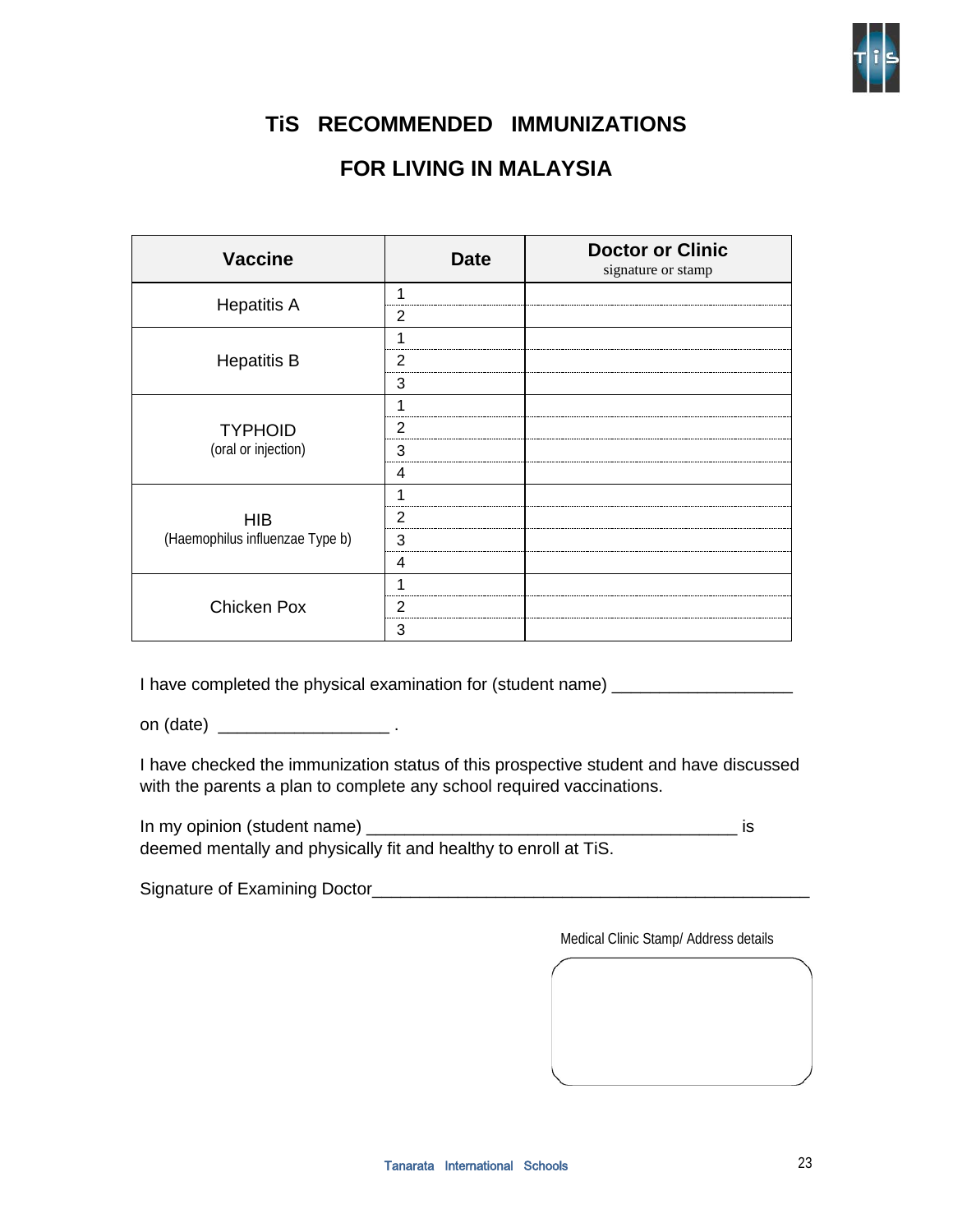

# **EMERGENCY MEDICAL AUTHORIZATION**

#### **1. AUTHORIZATION FOR EMERGENCY TREATMENT:**

This will authorize TiS to refer my child/children for treatment to a physician in the event of an accident or sudden illness at a time when I cannot be reached or when my emergency number cannot be reached. I shall bear financial responsibility for any such treatment.

FAMILY NAME: \_\_\_\_\_\_\_\_\_\_\_\_\_\_\_\_\_\_\_\_\_\_\_\_\_\_\_\_\_\_\_\_\_\_

NAME OF CHILD(REN) YEAR / GRADE

PARENT'S SIGNATURE:

\_\_\_\_\_\_\_\_\_\_\_\_\_\_\_\_\_\_\_\_\_\_\_\_\_\_\_ DATE: \_\_\_\_\_\_\_\_\_\_\_\_\_\_\_

#### **2. EMERGENCY CONTACTS:**

Should the school be unable to contact us in the event of an emergency, we suggest that one of the two people below be contacted.

*NOTE: Emergency contacts should be reliable persons who are available and have transportation during your child's class session. This must be someone your child knows well and who can be called upon in an emergency to pick him/her up at school and care for the child.* 

|                                         | (Name in full) |
|-----------------------------------------|----------------|
|                                         |                |
| - Office No. ________________________   |                |
| - Mobile No.: ________________________  |                |
|                                         | (Name in full) |
| - Home No.: _______________________     |                |
| - Office No. ________________________   |                |
| - Mobile No.: _________________________ |                |
|                                         |                |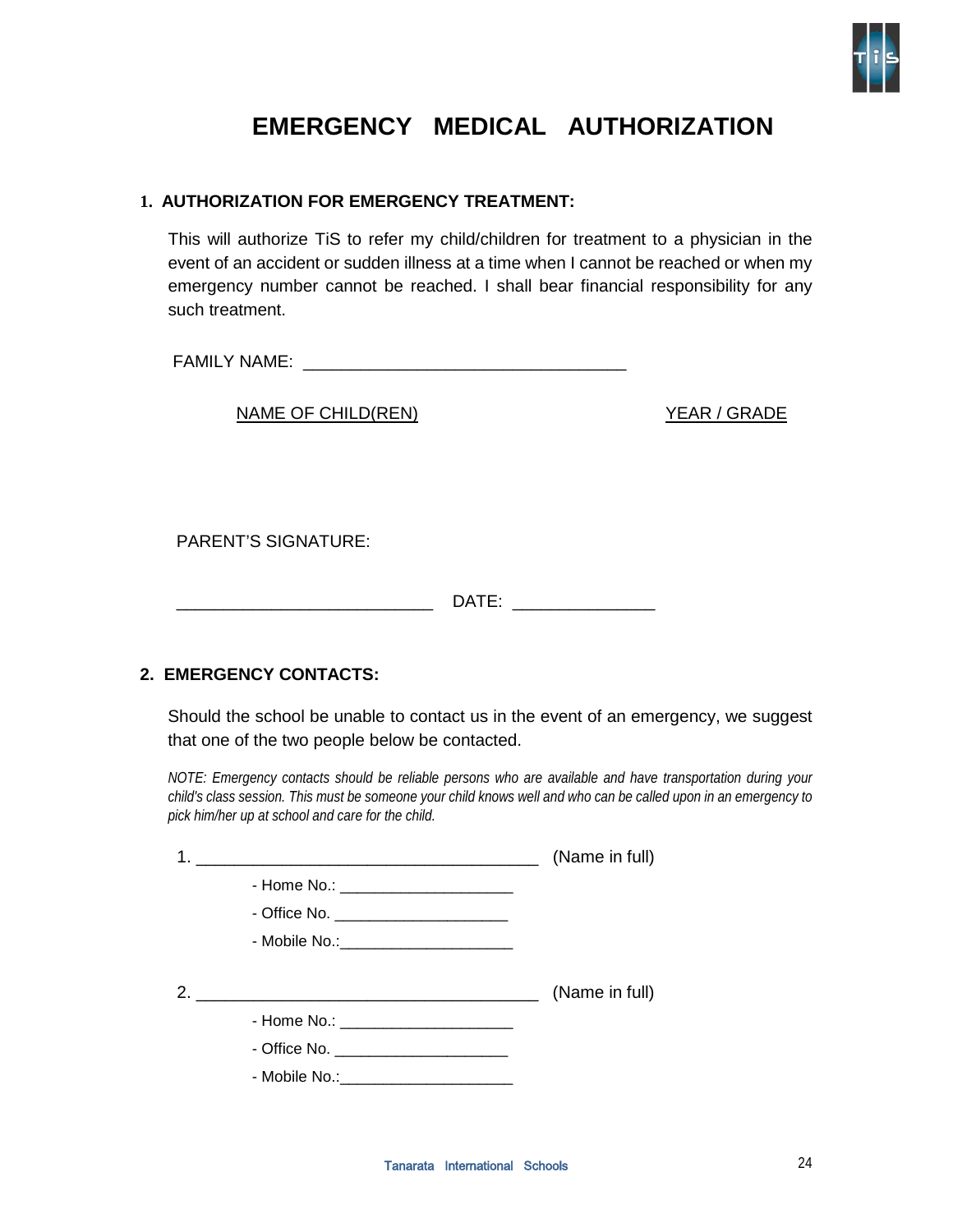

#### **3. FAMILY DOCTOR / MEDICAL PROVIDER IN MALAYSIA:**

Our family doctor/medical provider in Kajang / Bangi, Putrajaya / Kuala Lumpur, Malaysia is:

NAME: \_\_\_\_\_\_\_\_\_\_\_\_\_\_\_\_\_\_\_\_\_\_\_\_\_\_\_\_\_\_\_\_\_\_\_\_\_\_\_\_\_

ADDRESS:

PHONE NUMBER: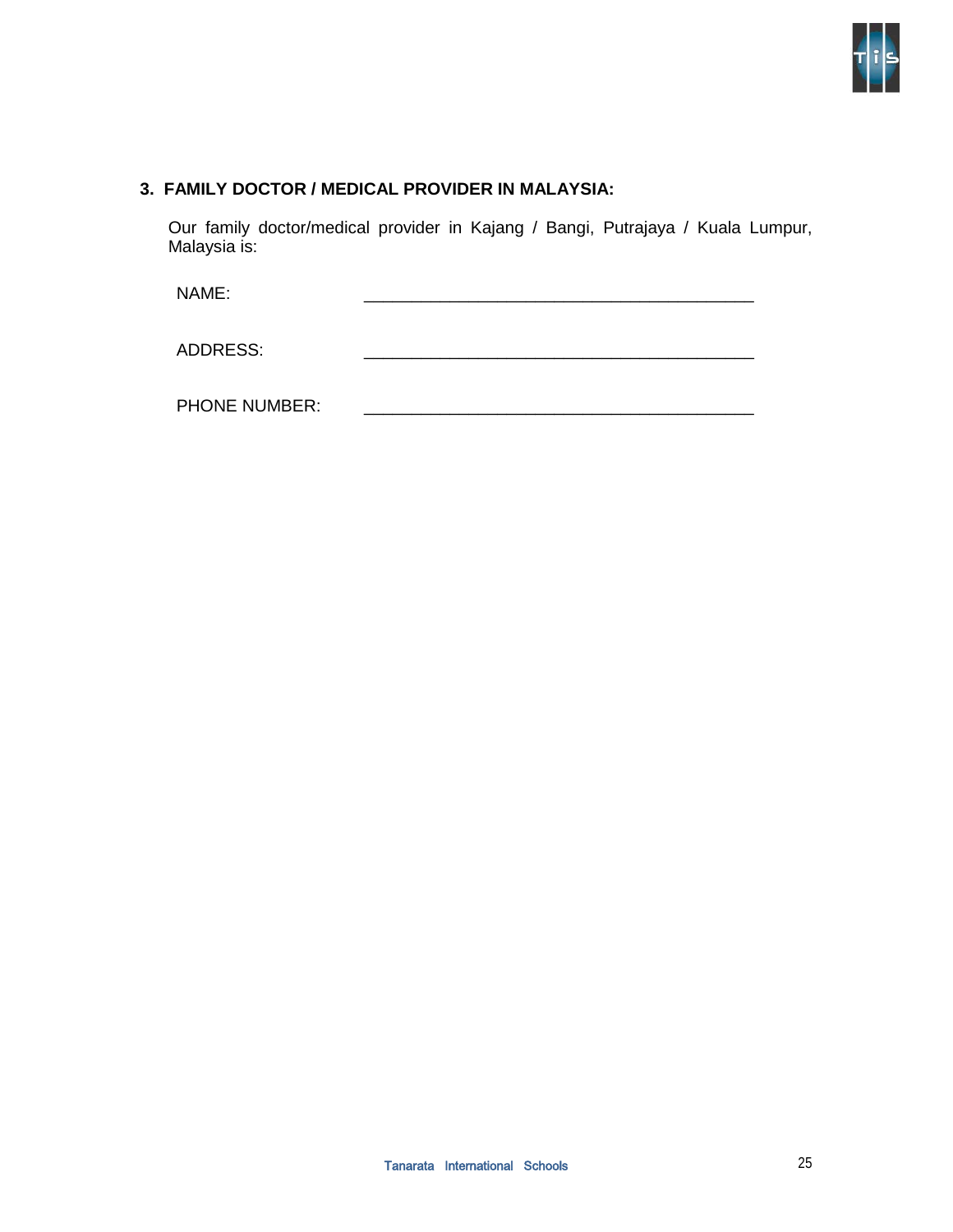

# **FIELD TRIP PERMISSION FORM**

I hereby give permission for my child/children:

FAMILY NAME: \_\_\_\_\_\_\_\_\_\_\_\_\_\_\_\_\_\_\_\_\_\_\_\_\_\_\_\_\_\_\_\_\_\_

\_\_\_\_\_\_\_\_\_\_\_\_\_\_\_\_\_\_\_\_\_\_\_\_\_\_\_\_\_\_\_\_\_\_\_\_ \_\_\_\_\_\_\_\_\_\_\_\_\_\_

NAME OF CHILD(REN) YEAR / GRADE

to leave the TiS Campus for field trips, P.E. or other activities within Kajang / Putrajaya, Kuala Lumpur or surrounding areas under the following conditions:

- That all such activities are appropriately monitored and chaperoned by school personnel.
- Parents are informed in advance of such activities via notes sent home with students.

I agree not to hold the school, the sponsors of the activity or the chaperones responsible for any accidents that might occur during the course of such events.

PARENT'S SIGNATURE: \_\_\_\_\_\_\_\_\_\_\_\_\_\_\_\_\_\_\_\_\_\_\_\_\_\_\_\_\_\_\_\_

DATE: \_\_\_\_\_\_\_\_\_\_\_\_\_\_\_\_\_\_\_\_\_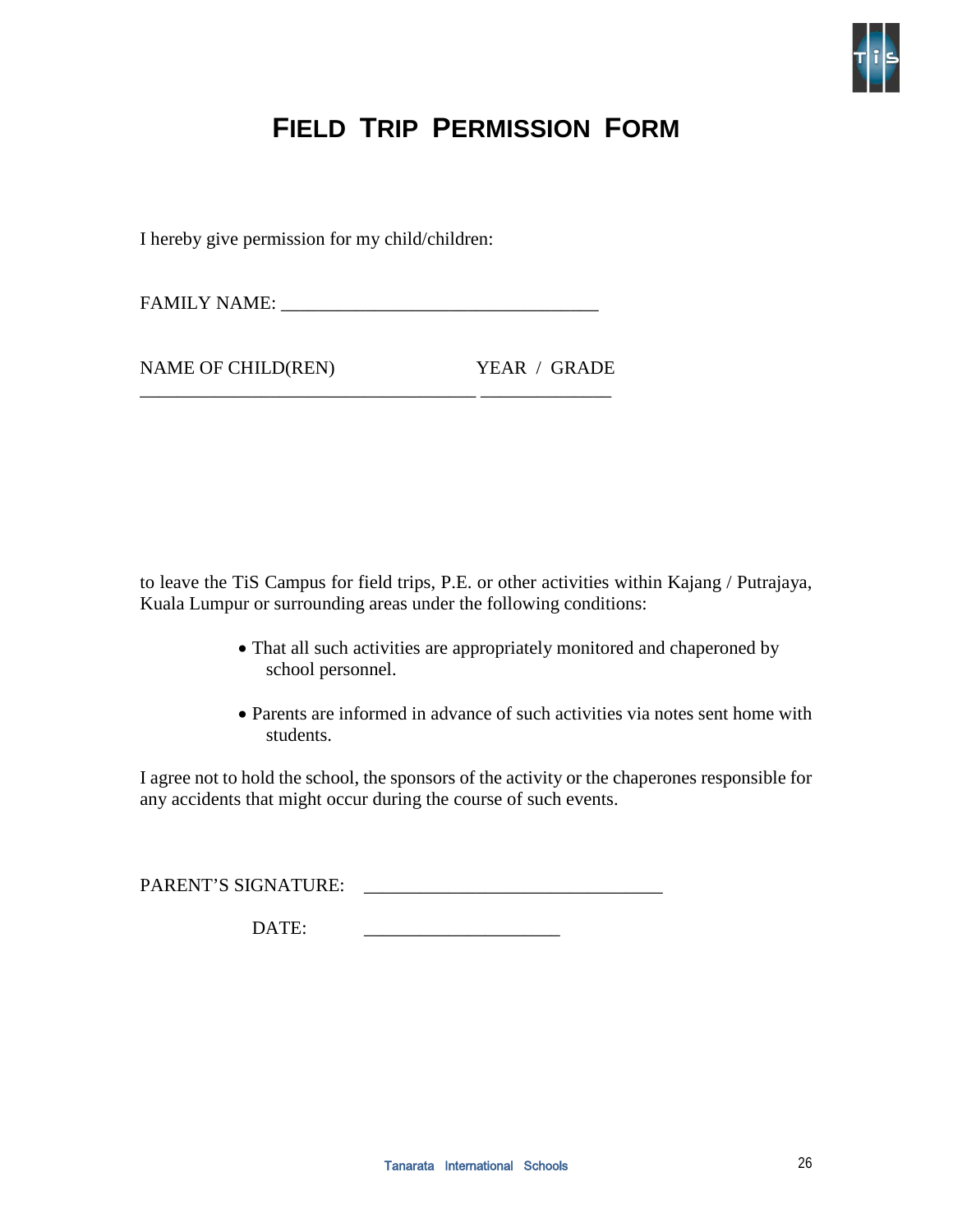

# **TiS COMMUNICATION PROGRAMS RELEASE CLEARANCE**

I hereby provide consent to Tanarata International Schools (TiS), that my child/children (indicated below) will be allowed to participate in TiS's communication programs:

| NAME OF CHILD(REN) | <b>GRADE</b> |
|--------------------|--------------|
|                    |              |
|                    |              |
|                    |              |

The TiS communication programs are primarily aimed for promotional, publication, educational, and motivational purposes. TiS communication programs may involve still-images, text, videos or audio recordings of teachers, students, parents, and staff of TiS in print, digital, and online media formats. Typically, no names or identification of the child is applied unless justifiably warranted.

PARENT'S SIGNATURE: \_\_\_\_\_\_\_\_\_\_\_\_\_\_\_\_\_\_\_\_\_\_\_\_\_\_\_\_\_\_\_\_

DATE: \_\_\_\_\_\_\_\_\_\_\_\_\_\_\_\_\_\_\_\_\_\_\_\_\_\_\_\_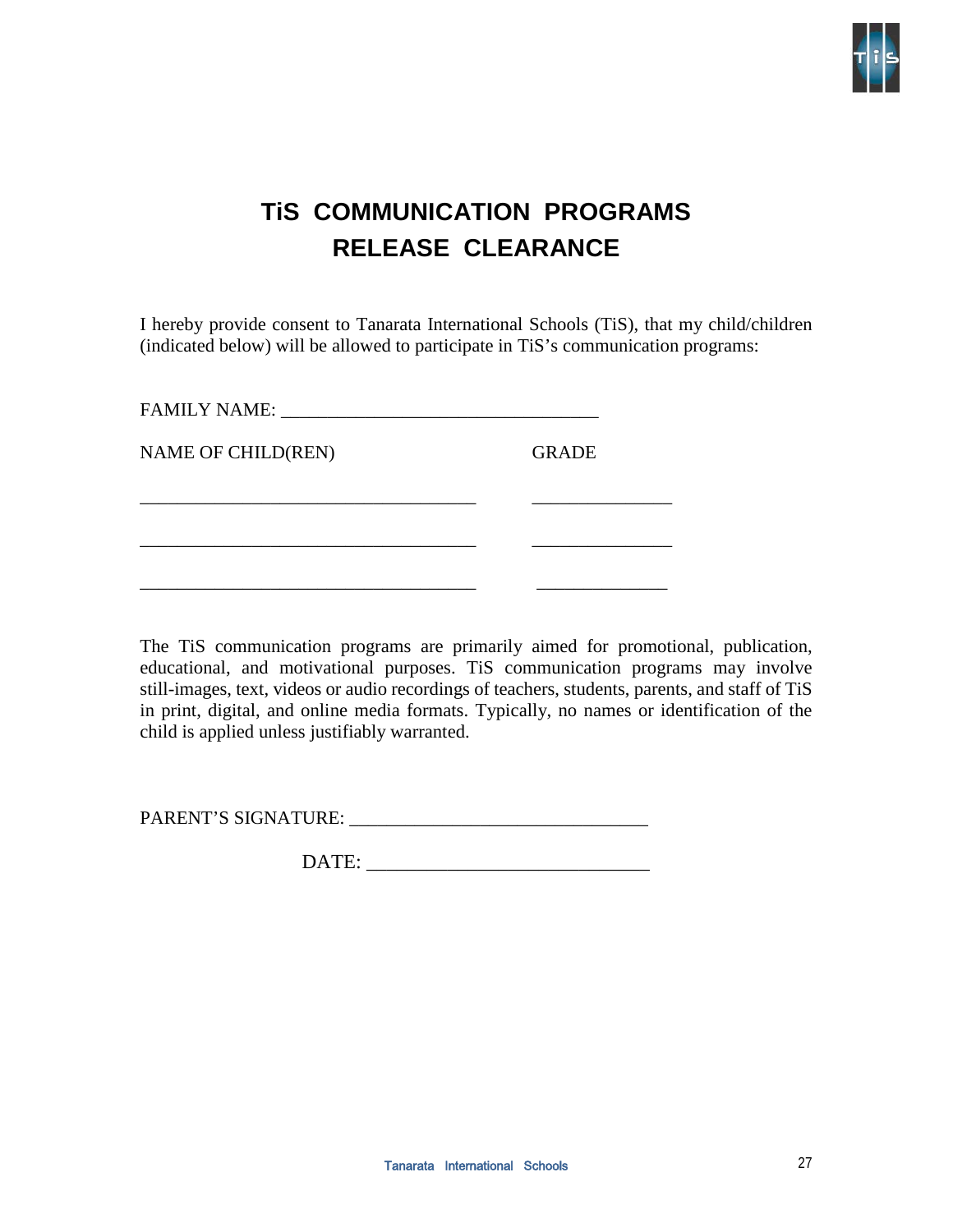

# **TiS Disclaimer & Release of Liability Statement**

Tanarata International Schools (TiS) provides educational and physical development programs to enrolled students at it's school campus facilities. This is a legally-binding release made by the undersigned to Tanarata International Schools, for access and provision of the above educational and physical development services.

This liability release statement grants permission from the undersigned that they and / or their child(ren) are enabled to participate in any activity organized and undertaken by TiS such as schooling, learning and physical development activities, field trips, and to receive emergency medical care wherever appropriate and applicable, without assignment or claim of any form of liability to TiS appointed officers, teachers, agents, employees, and volunteers.

In consideration of being permitted to enroll at TiS, and participate in TiS activities, including, but not limited to field trips, observation, miscellaneous classroom activities, use of facilities, use of premises, and equipment or participate in any way, the undersigned hereby agrees to the following:-

- I grant permission for my child(ren) to attend and participate in activities, including, but not limited to arts and crafts, games, physical movement and exercise, and other activities associated to the TiS programs.
- I grant permission for my child to use all of the play equipment, including, but not limited to, the indoor play rooms and outdoor equipment.
- I agree to indemnify, defend, and hold harmless Tanarata International Schools (TiS) and/or agents of TiS or any entity hosting an official TiS function from any and all lawsuits, damages, claims, judgments, losses, expenses or liability arising if my child is injured in any way.
- I agree to indemnify, defend, and hold harmless TiS, its elected and appointed officers, teachers, agents, employees, and volunteers from any and all lawsuits, damages, claims, judgments, losses, liability or expenses arising out of personal injury or property damage to myself, my child or my ward, which may be sustained while participating in any activity organized, undertaken, supervised, or sponsored by TiS, including sports teams and activities. By signing this form, I realize that any specific activity is potentially hazardous, including possible injury, serious injury, or death.
- I grant permission to the leaders, teachers, agents, volunteers, or officers of TiS to take whatever steps may be necessary to obtain medical care if warranted. If necessary, I grant TiS and/or agents of TiS to call a physician, call an ambulance, or have the child taken to an emergency facility.